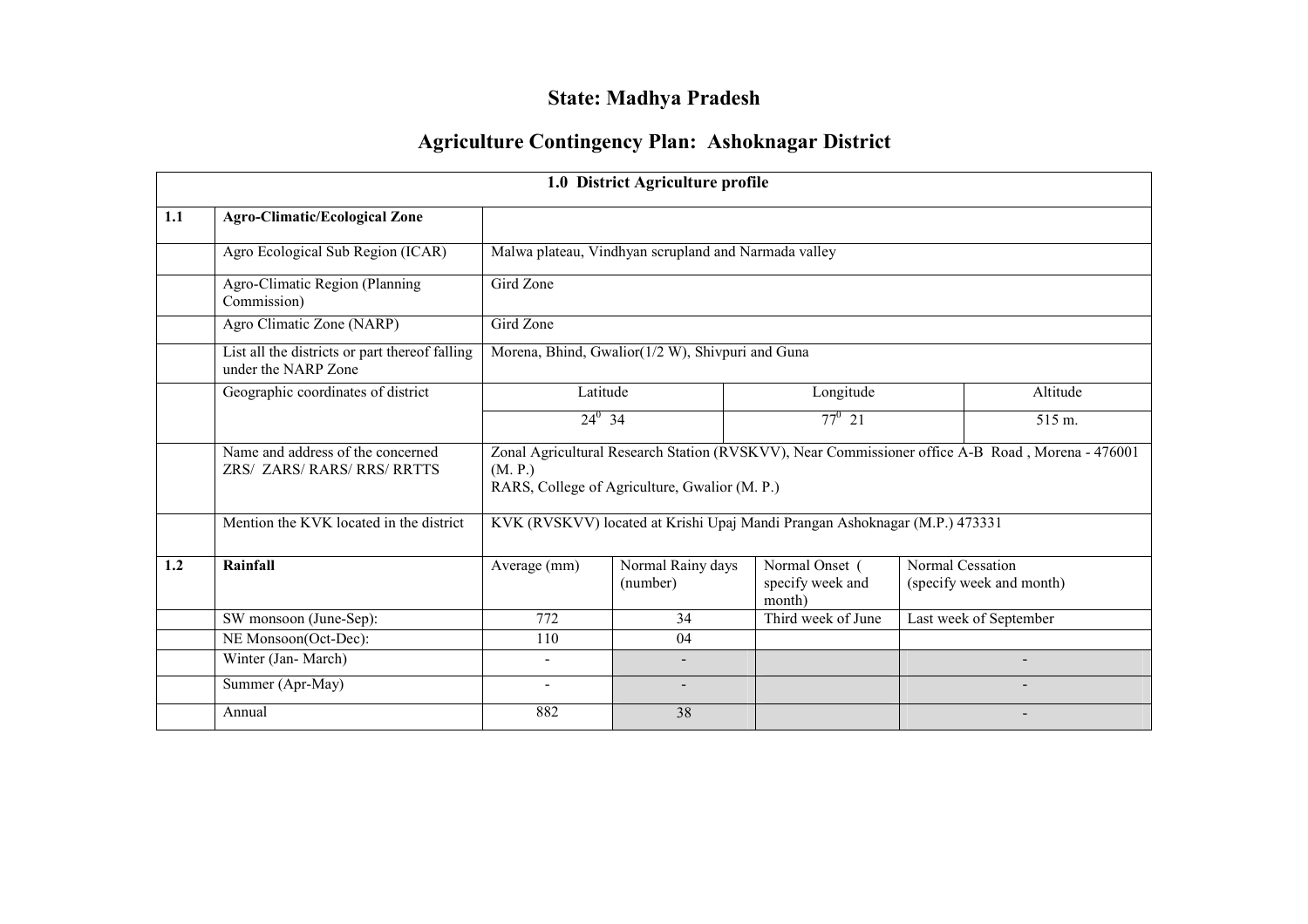| 1.3 | Land use         | Geographical | Cultivable | Forest | Land under   | Permanent | Cultivable | Land   | Barren and   | Current | Other   |
|-----|------------------|--------------|------------|--------|--------------|-----------|------------|--------|--------------|---------|---------|
|     | pattern of the   | area         | area       | area   | non-         | pastures  | wasteland  | under  | uncultivable | fallows | fallows |
|     | district (latest |              |            |        | agricultural |           |            | Misc.  | land         |         |         |
|     | statistics)      |              |            |        | use          |           |            | tree   |              |         |         |
|     |                  |              |            |        |              |           |            | crops  |              |         |         |
|     |                  |              |            |        |              |           |            | and    |              |         |         |
|     |                  |              |            |        |              |           |            | groves |              |         |         |
|     | Area (000ha)     | 467.4        | 307.1      | 52.8   | 27.6         | 12.5      | 25.4       | 0.0    | 36.2         | 2.3     | 3.5     |
|     |                  |              |            |        |              |           |            |        |              |         |         |

| 1.4 | <b>Maior Soils</b>   | Area $(^{\circ}000$ ha) | Percent $(\% )$ of total |  |
|-----|----------------------|-------------------------|--------------------------|--|
|     | <b>Shallow Soils</b> | 638.20                  | 57.79                    |  |
|     | Medium deep Soils    | 54.20                   | 4.92                     |  |
|     | Deep Soil            | 411.40                  | 37.29                    |  |

| 1.5 | <b>Agricultural land use</b> | Area ('000 ha) | Cropping intensity $\%$ |
|-----|------------------------------|----------------|-------------------------|
|     | Net sown area                | 307.1          | l 40                    |
|     | Area sown more than once     | 68.3           |                         |
|     | Gross cropped area           | 375.4          |                         |

| 1.6 | Irrigation                       | Area (000ha)     | Percent $(\% )$ |                  |
|-----|----------------------------------|------------------|-----------------|------------------|
|     | Net irrigated area               | 115.6            |                 |                  |
|     | Gross irrigated area             | 115.6            |                 |                  |
|     | Rainfed area                     | 191.5            |                 |                  |
|     | Sources of Irrigation            | Number           | Area (000ha)    | $%$ area         |
|     | Canals                           | 22               | 10641           |                  |
|     | Tanks                            | 28               | 2670            |                  |
|     | Open wells                       | 7245             | 18365           |                  |
|     | Bore wells                       | 4679             | 48175           |                  |
|     | Lift irrigation                  |                  |                 |                  |
|     | other Sources                    | $\blacksquare$   | 29268           |                  |
|     | Total                            |                  |                 |                  |
|     | Pumpsets                         | 14959            |                 |                  |
|     | Micro-irrigation                 |                  |                 |                  |
|     | Groundwater availability and use | No. of blocks 04 | $%$ area        | Quality of water |
|     | Cover exploited                  |                  |                 |                  |
|     | Critical                         |                  |                 |                  |
|     | Semi - critical                  |                  |                 |                  |
|     | Safe                             |                  | 34%             |                  |
|     | Wastewater availability and use  |                  |                 |                  |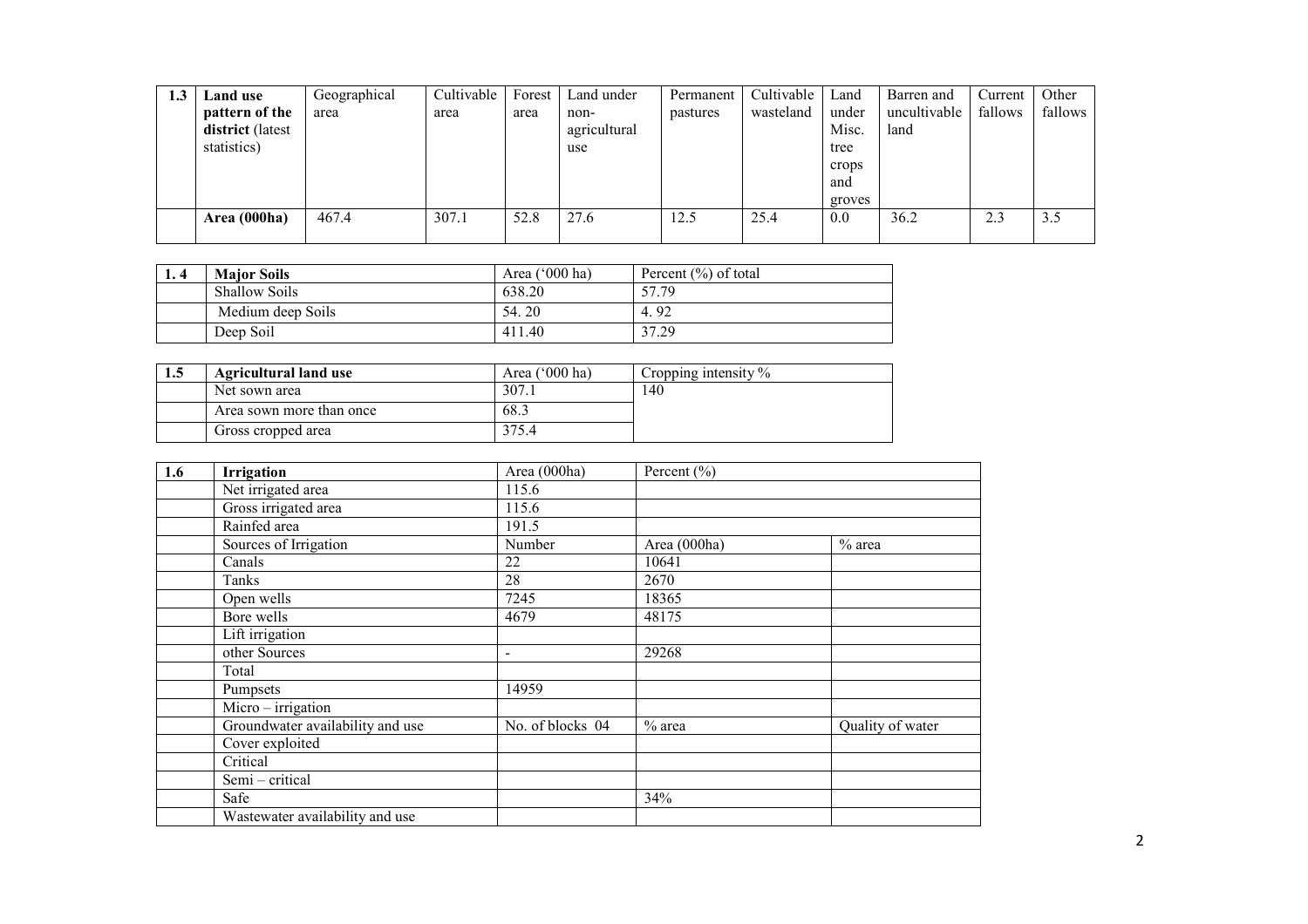#### 1.7 Area under major field crops & horticulture etc.

| 1.7 | S.No. | Major field crops cultivated | Area ('000 ha)   |               |              |                  |         |              |        |                |
|-----|-------|------------------------------|------------------|---------------|--------------|------------------|---------|--------------|--------|----------------|
|     |       |                              |                  | <b>Kharif</b> |              |                  | Rabi    |              |        |                |
|     |       |                              | <b>Irrigated</b> | Rainfed       | <b>Total</b> | <b>Irrigated</b> | Rainfed | <b>Total</b> | Summer | Grand<br>total |
|     |       | Kharif                       |                  |               |              |                  |         |              |        |                |
|     |       | Soybean                      |                  | 99.14         |              |                  |         |              |        | 99.14          |
|     |       | Urd                          |                  | 58.83         |              |                  |         |              |        | 58.83          |
|     |       | Maize                        |                  | 9.72          |              |                  |         |              |        | 9.72           |
|     |       | Moong                        |                  | 1.13          |              |                  |         |              |        | 1.13           |
|     |       | Rabi                         |                  |               |              |                  |         |              |        |                |
|     |       | Wheat                        |                  |               |              | 122.00           |         |              |        | 122.00         |
|     |       | Gram                         |                  |               |              | 126.50           |         |              |        | 126.50         |
|     |       | Lentil                       |                  |               |              | 35.00            |         |              |        | 35.00          |
|     | 4     | Mustard                      |                  |               |              | 7.50             |         |              |        | 7.50           |

| S.No.          | <b>Horticulture crops - Fruits</b>  |                   | Area ('000 ha)   |                |  |  |  |  |
|----------------|-------------------------------------|-------------------|------------------|----------------|--|--|--|--|
|                |                                     | <b>Total</b>      | <b>Irrigated</b> | <b>Rainfed</b> |  |  |  |  |
|                | Mango                               | 0.061             |                  |                |  |  |  |  |
| $\mathfrak{2}$ | Guava                               | 0.085             |                  |                |  |  |  |  |
| 3              | Orange                              | 1.040             |                  |                |  |  |  |  |
| 4              | <b>Banana</b>                       | 0.000             |                  |                |  |  |  |  |
|                | Horticulture crops - Vegetables     | <b>Total</b>      | <b>Irrigated</b> | Rainfed        |  |  |  |  |
|                | <b>Vegetables</b>                   |                   |                  |                |  |  |  |  |
| $\overline{2}$ | Potato                              | 0.291             |                  |                |  |  |  |  |
| 3              | Tomato                              | 0.268             |                  |                |  |  |  |  |
| 4              | Onion                               | 0.000             |                  |                |  |  |  |  |
|                | <b>Horticulture crops - Spices</b>  |                   |                  |                |  |  |  |  |
|                | Chilly                              | 0.125             |                  |                |  |  |  |  |
| $\overline{2}$ | Coriander                           | 2.310             |                  |                |  |  |  |  |
| 3              | Ginger                              | 0.000             |                  |                |  |  |  |  |
| $\overline{4}$ | Garlic                              | 0.000             |                  |                |  |  |  |  |
|                | <b>Medicinal and Aromatic crops</b> | <b>Total</b>      | Irrigated        | <b>Rainfed</b> |  |  |  |  |
|                |                                     |                   |                  |                |  |  |  |  |
|                | <b>Plantation crops Flower</b>      | <b>Total</b>      | <b>Irrigated</b> | <b>Rainfed</b> |  |  |  |  |
|                |                                     |                   |                  |                |  |  |  |  |
|                | <b>Fodder Crops</b>                 | <b>Total area</b> | Irrigated        | <b>Rainfed</b> |  |  |  |  |
|                |                                     |                   |                  |                |  |  |  |  |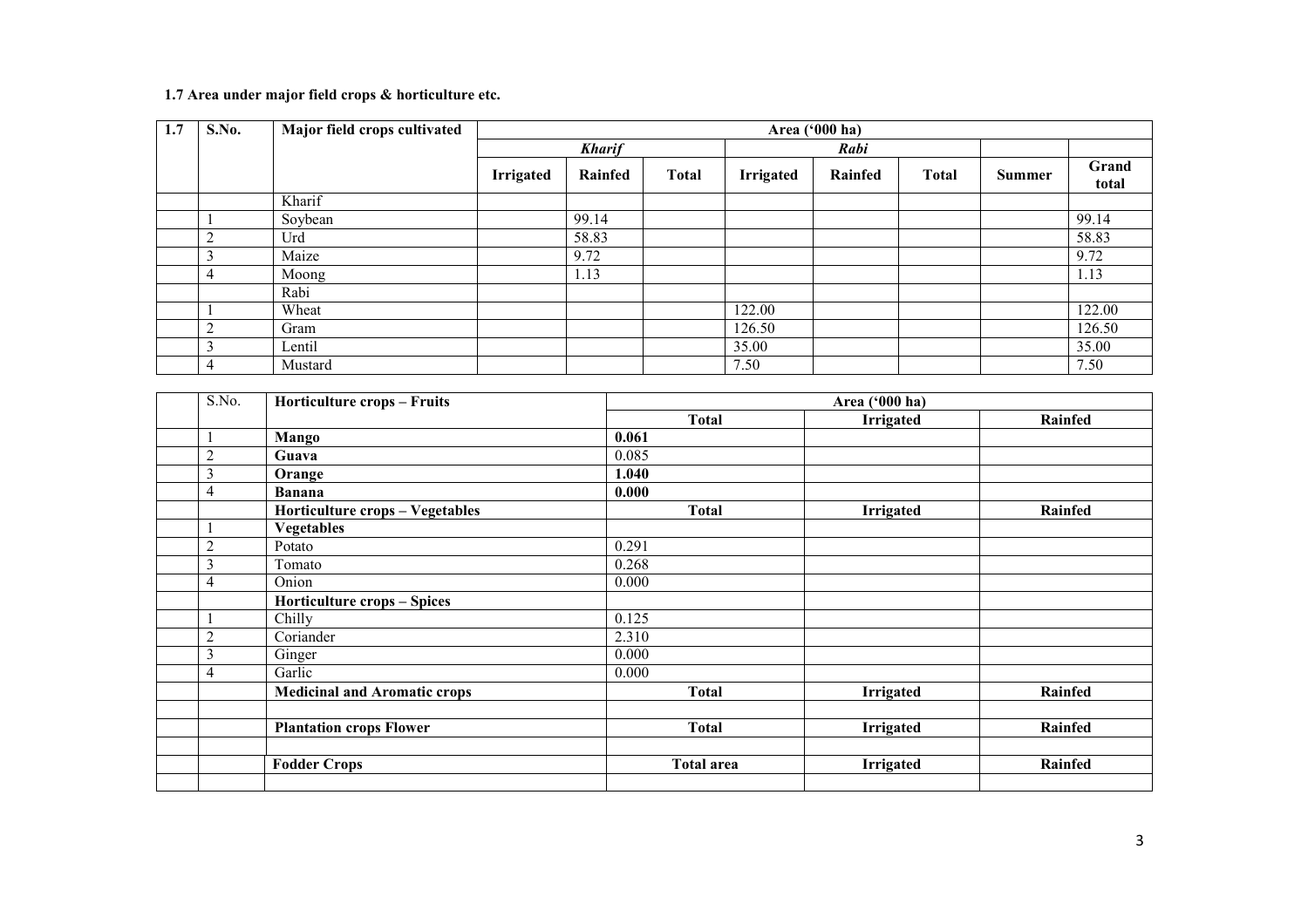| 1.8  | Livestock              | <b>Number ('000)</b>     |              |                    |
|------|------------------------|--------------------------|--------------|--------------------|
|      | Cattle                 | 27.175                   |              |                    |
|      | Buffaloes total        | 93143                    |              |                    |
|      | Commercial dairy farms |                          |              |                    |
|      | Goat                   | 85646                    |              |                    |
|      | Sheep                  | $\overline{\phantom{a}}$ |              |                    |
|      | Others (Pig)           | 747                      |              |                    |
| 1.9  | <b>Poultry</b>         |                          |              |                    |
|      | Commercial             | 15913                    |              |                    |
|      | Backyard               |                          |              |                    |
| 1.10 | <b>Fisheries</b>       | Area (ha)                | Yield (t/ha) | Production (tones) |
|      | Brackish water         |                          |              |                    |
|      | Fresh water            |                          |              |                    |
|      | Others                 |                          |              |                    |

| $\vert$ 1.11 | <b>Production and</b>                                                                   |                       | Kharif                  |                          | Rabi                     |                       | <b>Summer</b>           |                          | <b>Total</b>             |
|--------------|-----------------------------------------------------------------------------------------|-----------------------|-------------------------|--------------------------|--------------------------|-----------------------|-------------------------|--------------------------|--------------------------|
|              | <b>Productivity of</b><br>major crops<br>(Average of last<br>3 years: 2006, 07,<br>(08) | Production<br>(000 t) | Productivity<br>(kg/ha) | Production<br>(000 t)    | Productivity<br>(kg/ha)  | Production<br>(000 t) | Productivity<br>(kg/ha) | Production<br>(000 t)    | Productivity<br>(kg/ha)  |
| Crop 1       | Soybean                                                                                 | 164.17                | 1656                    |                          |                          |                       |                         | 164.17                   | 1656                     |
| Crop 2       | Black gram                                                                              | 58.30                 | 991                     |                          |                          |                       |                         | 58.30                    | 991                      |
| Crop 3       | moong                                                                                   | 0.95                  | 840                     |                          |                          |                       |                         | 0.95                     | 840                      |
| Crop 4       | wheat                                                                                   |                       |                         | 319                      | 2615                     |                       |                         | 319                      | 2615                     |
| Crop 5       | Gram                                                                                    |                       |                         | 177.10                   | 1550                     |                       |                         | 177.10                   | 1550                     |
| Crop 6       | Lentil                                                                                  |                       |                         | 35.00                    | 1000                     |                       |                         | 35.00                    | 1000                     |
| Crop 7       | Coriander                                                                               |                       |                         | $\overline{\phantom{a}}$ | $\overline{\phantom{0}}$ |                       |                         | $\overline{\phantom{a}}$ | $\overline{\phantom{a}}$ |
| Others       | mustard                                                                                 |                       |                         | 8.10                     | 1080                     |                       |                         | 8.10                     | 1080                     |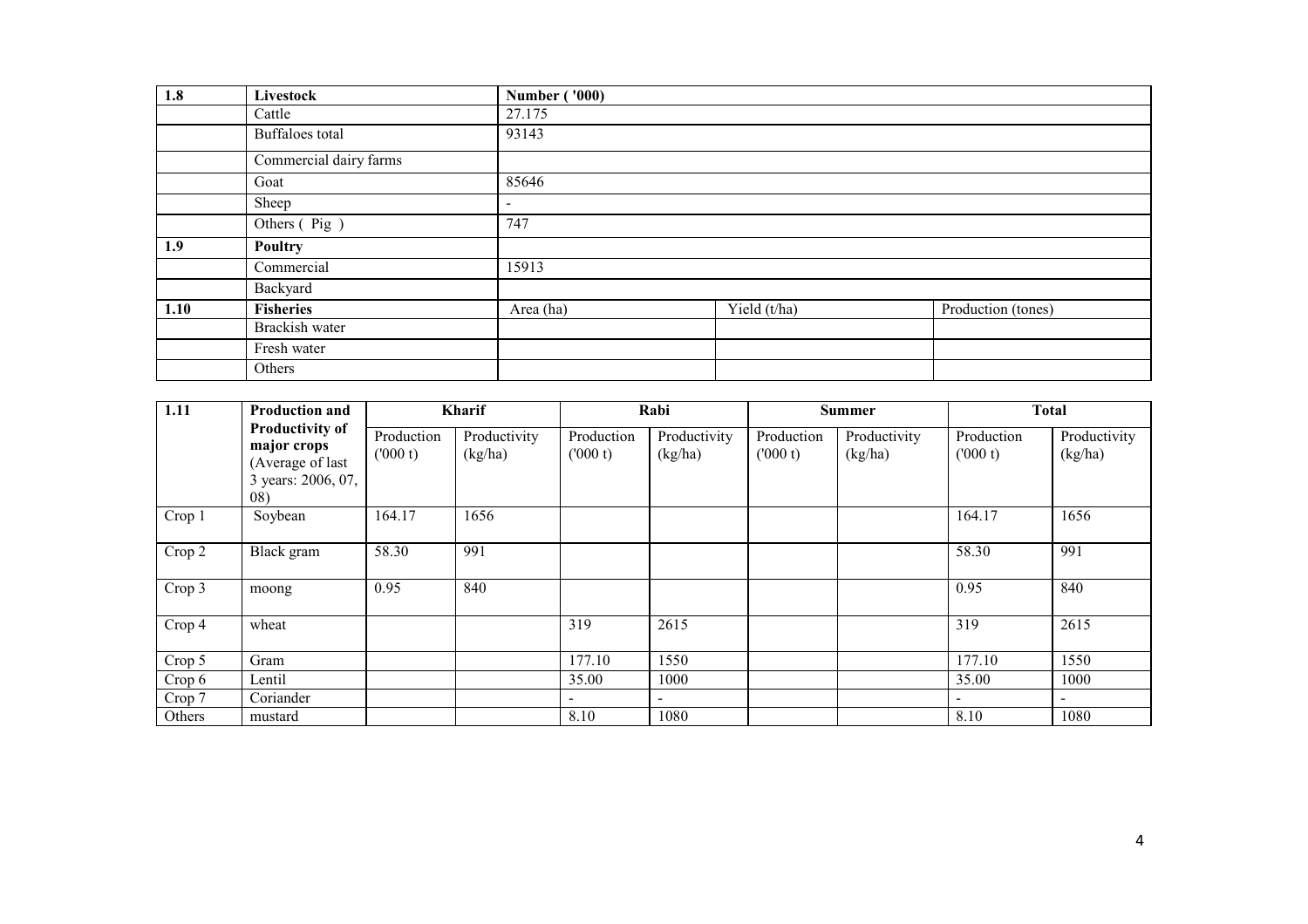| 1.12 | Sowing window for 5<br>major crops<br>(start and end of sowing)<br>period) | Crop 1: Soybean           | 2:Urd                  | 3: Maize                 | 4: Moong             | 5: Sesame                |
|------|----------------------------------------------------------------------------|---------------------------|------------------------|--------------------------|----------------------|--------------------------|
|      | Kharif-Rainfed                                                             | $25th$ June – 10 july     | $1st$ July $- 15$ July | $15^{th}$ July – 11 July | $1st$ July – 15 july | $1st$ July - $15th$ July |
|      | Kharif-Irrigated                                                           |                           |                        |                          |                      |                          |
|      |                                                                            | Crop 1: Wheat             | 2:Gram                 | 3: Mustard               | 4:Lentil             |                          |
|      | Rabi-Irrigated                                                             | $25^{th}$ Nov. $-15$ Dec. | $25$ Oct. $-20$ Nov.   | 25 Oct. $-10^{th}$ Nov.  | 25 oct. 10 Nov.      |                          |

| 1.13 | What is the major contingency the district is<br>prone to? (Tick mark) | Regular                  |                          |                          | Sporadic (specify month of occurrence in | None                             |                          |                          |
|------|------------------------------------------------------------------------|--------------------------|--------------------------|--------------------------|------------------------------------------|----------------------------------|--------------------------|--------------------------|
|      |                                                                        | Severe                   | Moderate                 | Mild                     | Severe                                   | Moderate                         | Mild                     |                          |
|      | Drought                                                                |                          |                          |                          |                                          | Yes                              |                          |                          |
|      | Flood                                                                  | $\overline{\phantom{a}}$ | $\overline{\phantom{0}}$ |                          |                                          |                                  | $\overline{\phantom{0}}$ |                          |
|      | Cyclone                                                                | $\overline{\phantom{a}}$ | $\overline{a}$           | $\overline{\phantom{0}}$ |                                          |                                  | $\overline{\phantom{a}}$ |                          |
|      | Hail storm                                                             | $\overline{\phantom{a}}$ | $\overline{\phantom{a}}$ | $\overline{\phantom{a}}$ |                                          | $\overline{\phantom{a}}$         | $\overline{\phantom{a}}$ | $\overline{\phantom{a}}$ |
|      | Heat wave                                                              | $\overline{\phantom{a}}$ | $\overline{\phantom{0}}$ | $\overline{\phantom{a}}$ |                                          | Yes                              | $\overline{\phantom{a}}$ | $\overline{\phantom{0}}$ |
|      | Cold wave                                                              | $\overline{\phantom{a}}$ | $\overline{a}$           | $\overline{\phantom{0}}$ |                                          |                                  | $\overline{\phantom{0}}$ |                          |
|      | Frost                                                                  | $\overline{\phantom{0}}$ | $\overline{a}$           | $\overline{\phantom{0}}$ |                                          | Yes (Des-Jan)                    | $\overline{\phantom{0}}$ | $\overline{\phantom{0}}$ |
|      | Sea water inundation                                                   | $\sim$                   | $\overline{\phantom{0}}$ | $\overline{\phantom{a}}$ |                                          | $\overline{\phantom{a}}$         | $\overline{\phantom{0}}$ |                          |
|      | Pests and diseases (specify)                                           |                          | $\overline{\phantom{0}}$ |                          |                                          | Girdle Beets,<br>Semiloopen pod, |                          |                          |

| 1.14 | Include Digital maps of<br>the district for | Location map of district with in State as Annexure I | Enclosed: Yes |
|------|---------------------------------------------|------------------------------------------------------|---------------|
|      |                                             | Mean annual rainfall as Annexure 2                   | Enclosed: Yes |
|      |                                             | Soil map as Annexure 3                               | Enclosed: Yes |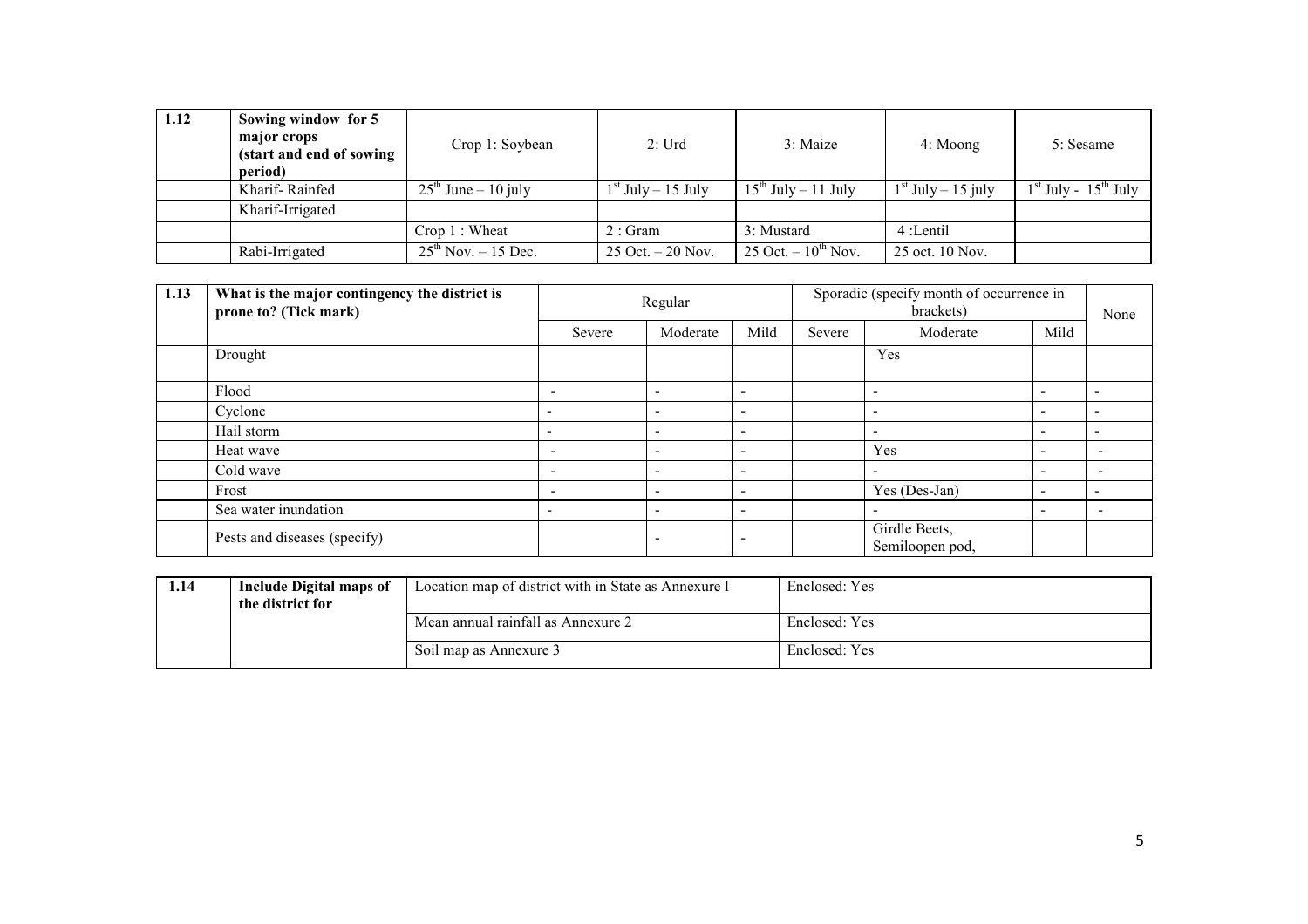Annexure I Location map

Annexure II Mean annual rainfall

Annexure III Soil map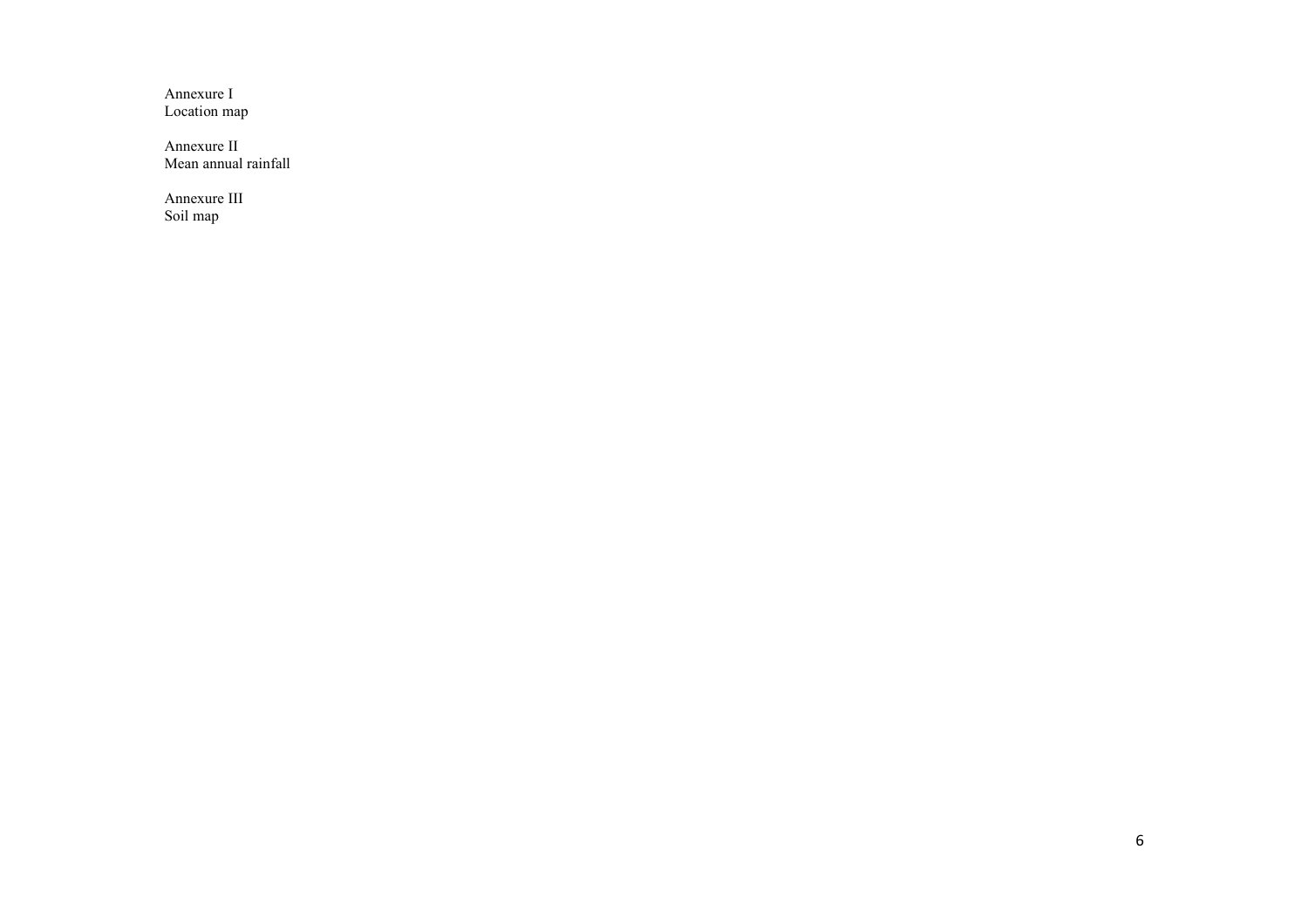# 2.0 Strategies for weather related contingencies

# 2.1 Drought

# 2.1.1 Rain fed situation

| <b>Condition</b>    |             |                        | <b>Suggested Contingency measures</b>      |                           |                      |  |  |
|---------------------|-------------|------------------------|--------------------------------------------|---------------------------|----------------------|--|--|
| <b>Early season</b> | Major       | Normal Crop/           | Change in crop / cropping system including | <b>Agronomic measures</b> | <b>Remarks</b> on    |  |  |
| drought (delayed    | Farming     | <b>Cropping system</b> | variety                                    |                           | Implementation       |  |  |
| onset)              | situation   |                        |                                            |                           |                      |  |  |
|                     | Deep soils  | Soybean                | Soybean $(JS - 93-05, JS 9560)$            | Ridge & Furrow sowing     | Link Agricultural    |  |  |
| Delay by 2 weeks    |             |                        |                                            | Seed treatment with       | UniversityDepartment |  |  |
|                     |             | Maize                  | Maize Hybrid: Ganga-2, Ganga Safedi-2      | Thirum $+$ Corbidizim     | of Agriculture,      |  |  |
| 1st week of July    |             |                        | Composite: Jawahar maize – $8 \& 12$       | mixture $(a)3gm/kg$ of    | MPSC, NSC for good   |  |  |
|                     | Shallow red | Soybean                | Early Soybean(JS $93-05 - \text{NRC-7}$ )  | seed                      | quality seed         |  |  |
|                     | soils       |                        | Maize Hybrid: Ganga-2, Ganga Safedi-2      | Apply FYM,                |                      |  |  |
|                     |             |                        | Composite: Jawahar maize -8 & 12           | biofertilizer             |                      |  |  |
|                     |             | Blackgram              | Blackgram $(U-2, JU-3, JU-86)$             | Timely weed control       |                      |  |  |
|                     |             | Greengram              | Greengram (TM-37, K-851)                   |                           |                      |  |  |

| Condition                                         |                               |                                        | <b>Suggested Contingency measures</b>                                        |                                                 |                                                 |  |  |
|---------------------------------------------------|-------------------------------|----------------------------------------|------------------------------------------------------------------------------|-------------------------------------------------|-------------------------------------------------|--|--|
| <b>Early season</b><br>drought (delayed<br>onset) | Major<br>Farming<br>situation | Normal Crop/<br><b>Cropping system</b> | Change in crop / cropping system including<br>variety                        | <b>Agronomic measures</b>                       | <b>Remarks</b> on<br>Implementation             |  |  |
| Delay by 4 weeks                                  | Deep soils                    | Soybean                                | Soybean $(JS - 93-05, JS 95-60)$                                             | Ridge & Furrow sowing<br>Seed treatment with    | Link Agricultural<br>University Department of   |  |  |
| 3 <sup>nd</sup> week July                         |                               | Maize                                  | Maize Hybrid: Ganga-2, Ganga Safedi-2<br>Composite: Jawahar maize – $8 & 12$ | Thirum $+$ Corbidizim<br>mixture $(a)3gm/kg$ of | Agriculture, MPSC, NSC<br>for good quality seed |  |  |
|                                                   | Shallow red                   | Soybean                                | Early Soybean(JS $93-05 - \text{NRC-7}$ )                                    | seed                                            |                                                 |  |  |
|                                                   | soils                         |                                        | Maize Hybrid: Ganga-2, Ganga Safedi-2<br>Composite: Jawahar maize – $8 & 12$ | Frequent<br>intercultivation to                 |                                                 |  |  |
|                                                   |                               | Blackgram                              | Blackgram $(U - 2, JU - 3, JU - 86)$                                         | control weeds and to                            |                                                 |  |  |
|                                                   |                               | Greengram                              | Greengram (TM-37, K-851)                                                     | conserve moisture                               |                                                 |  |  |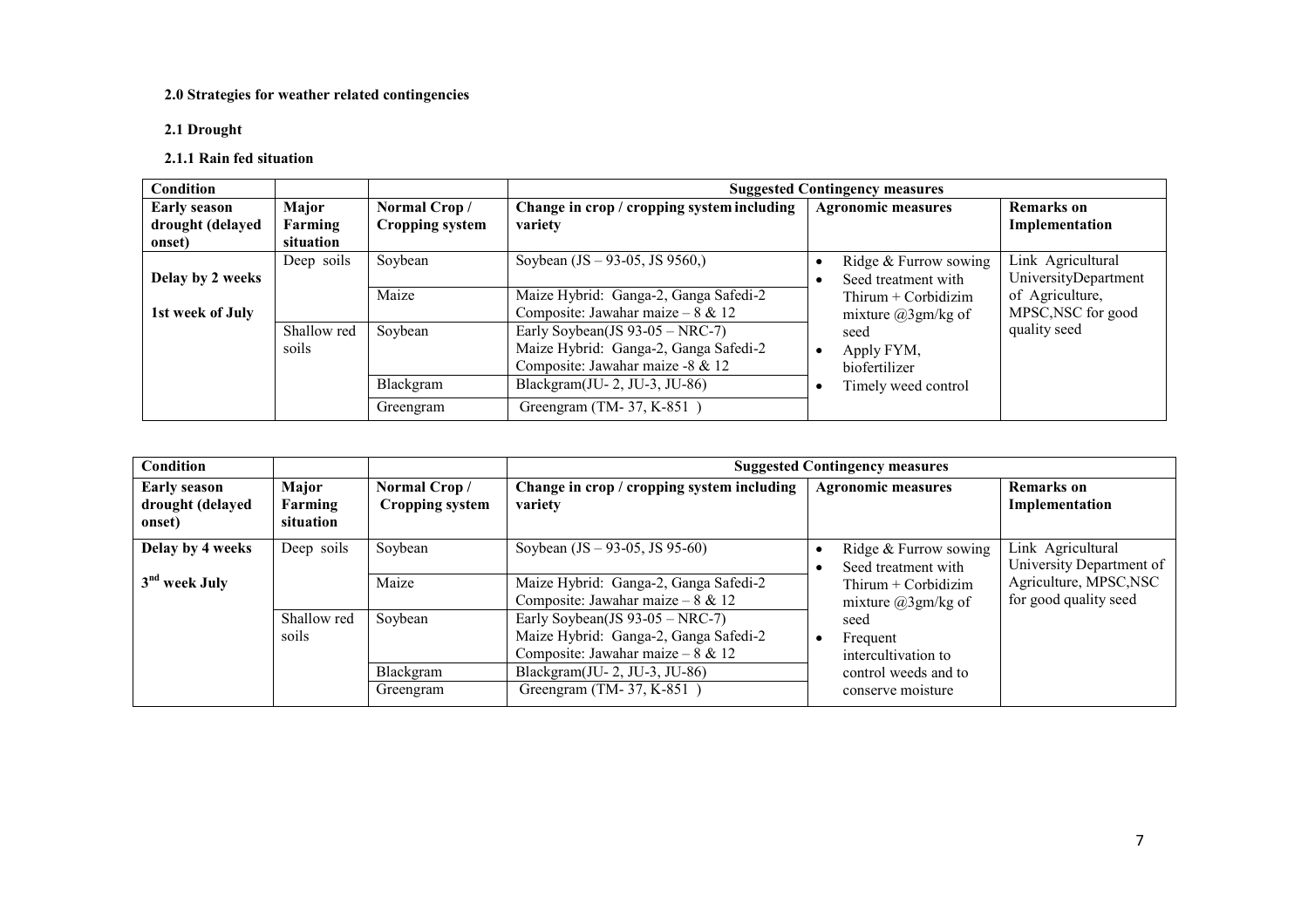| <b>Condition</b>                                  |                               |                                        | <b>Suggested Contingency measures</b>                                                        |                                                                                                                                        |                                                                                 |  |
|---------------------------------------------------|-------------------------------|----------------------------------------|----------------------------------------------------------------------------------------------|----------------------------------------------------------------------------------------------------------------------------------------|---------------------------------------------------------------------------------|--|
| <b>Early season</b><br>drought<br>(delayed onset) | Major<br>Farming<br>situation | Normal Crop/<br><b>Cropping system</b> | Change in crop / cropping system<br>including variety                                        | <b>Agronomic measures</b>                                                                                                              | <b>Remarks</b> on<br>Implementation                                             |  |
| Delay by 6                                        | Deep soils                    | Soybean                                | Sesame $(T11, T12, TKG-8)$                                                                   | Ridge & Furrow sowing                                                                                                                  | Link Agricultural                                                               |  |
| weeks<br>1st week of                              |                               | Maize                                  | Maize Hybrid: Ganga-2, Ganga Safedi-2<br>Composite: Jawahar maize -8, Jawahar<br>maize $-12$ | Seed treatment with<br>Thirum $+$ Corbidizim<br>mixture $(a)3gm/kg$ of<br>seed<br>Frequent intercultivation<br>to control weeds and to | University, Department<br>of Agriculture,<br>MPSC, NSC for good<br>quality seed |  |
| August                                            | Shallow red                   | Soybean                                | Sesame $(T11, T12, TKG-8)$                                                                   |                                                                                                                                        |                                                                                 |  |
|                                                   | soils                         | Blackgram                              | Blackgram $(U-2, JU-3, JU-86)$                                                               |                                                                                                                                        |                                                                                 |  |
|                                                   |                               | Greengram                              | Greengram (TM-37, K-851)                                                                     | conserve moisture                                                                                                                      |                                                                                 |  |

| <b>Condition</b>                                  |                                   |                                        | <b>Suggested Contingency measures</b>                              |                                                       |                                     |  |  |
|---------------------------------------------------|-----------------------------------|----------------------------------------|--------------------------------------------------------------------|-------------------------------------------------------|-------------------------------------|--|--|
| <b>Early season</b><br>drought (delayed<br>onset) | <b>Major Farming</b><br>situation | Normal Crop/<br><b>Cropping system</b> | Change in crop / cropping<br>system <sup>c</sup> including variety | <b>Agronomic measures</b>                             | <b>Remarks</b> on<br>Implementation |  |  |
| Delay by 8 weeks                                  | Deep soils                        | Soybean<br>Maize                       | Sesame (JT11, JT12, TKG-8)<br>For fodder                           | Intercultural operation for<br>weeds control and soil | Link Agricultural<br>University     |  |  |
| $3rd$ week                                        | Shallow red soils                 | Soybean                                | Sesame (JT11, JT12,TKG-8)                                          | mulch<br>Prepare land for <i>rabi</i> crops           | Department of<br>Agriculture,       |  |  |
| ofAugust                                          |                                   | Blackgram                              | Plan for Rabi crop                                                 |                                                       | MPSC, NSC for good                  |  |  |
|                                                   |                                   | Greengram                              | Plan for Rabi crop                                                 |                                                       | quality seed                        |  |  |

| <b>Condition</b>                                                                      |                                   |                                        |                                                                                                                                                               | Suggested contingency measures                                       |  |  |  |
|---------------------------------------------------------------------------------------|-----------------------------------|----------------------------------------|---------------------------------------------------------------------------------------------------------------------------------------------------------------|----------------------------------------------------------------------|--|--|--|
| <b>Early season drought</b><br>(delayed onset)                                        | <b>Major Farming</b><br>situation | Normal Crop/<br><b>Cropping system</b> | Crop management                                                                                                                                               | Soil nutrient and moisture<br>conservation measures                  |  |  |  |
|                                                                                       |                                   |                                        |                                                                                                                                                               |                                                                      |  |  |  |
| <b>Normal onset</b><br>followed by 15-20<br>days dry spell after<br>sowing leading to | Deep soils                        | Soybean<br>Maize                       | Weed management t in between rows using<br>doura.<br>Gap filling with improved variety if the<br>population is $\leq 75\%$ of optimum<br>Thinning, resowing   | Dust mulching/green leaf mulch,<br>Frequent intercultural operations |  |  |  |
| poor germination/<br>crop stand etc.                                                  | Shallow red soils                 | Soybean<br>Blackgram<br>Greengram      | Life saving irrigation (if available)<br>Re-sowing - if seed is available<br>Gap filling with improved variety if the<br>population is $\leq 75\%$ of optimum | Hand weeding<br>Breaking of upper earth crust.<br>Mulching           |  |  |  |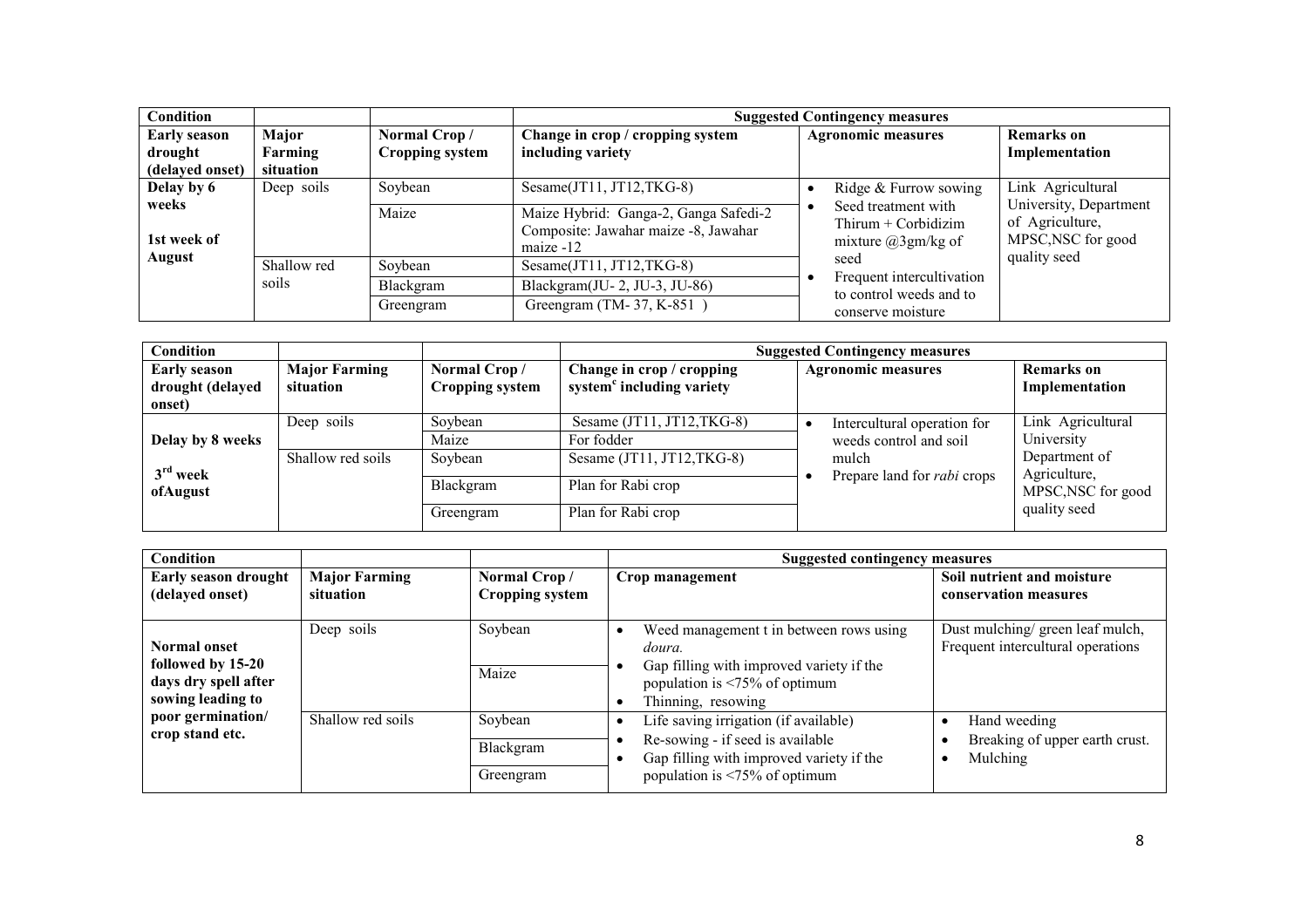| <b>Condition</b>                                      |                                   |                                      | Suggested contingency measures                                           |                                                     |
|-------------------------------------------------------|-----------------------------------|--------------------------------------|--------------------------------------------------------------------------|-----------------------------------------------------|
|                                                       | <b>Major Farming</b><br>situation | <b>Normal Crop / Cropping system</b> | Crop management                                                          | Soil nutrient and moisture<br>conservation measures |
| Mid season drought<br>(long dry spell,                | Deep soils                        | Soybean<br>Maize                     | Intercultural operation for control<br>of weeds and soil mulch           | Hand weeding<br>Breaking of upper earth             |
| consecutive 2 weeks<br>rainless $(>2.5$ mm)<br>period | Shallow red soils                 | Soybean<br>Blackgram                 | Life saving irrigation (if<br>available)<br>Spraying of Anti-transperant | crust.<br>Mulching in crop rows                     |
| At vegetative stage                                   |                                   | Greengram                            |                                                                          |                                                     |

| <b>Condition</b><br><b>Major Farming situation</b>   | Major<br>farming<br>situation | Normal Crop/<br>Cropping<br>system | Crop management                                                   | <b>Suggested Contingency measures</b><br>Soil nutrient and moisture conservation<br>measures |
|------------------------------------------------------|-------------------------------|------------------------------------|-------------------------------------------------------------------|----------------------------------------------------------------------------------------------|
| Mid season drought (long<br>dry spell, consecutive 2 | Deep soils                    | Soybean<br>Maize                   | 20% defoliation in soybean                                        | Dust mulching through frequent                                                               |
| weeks rainless $(>2.5$ mm)                           | Shallow red                   | Soybean                            | Insecticidal spray for control of green semi<br>looper in soybean | interculture<br>Green leaf mulch in between crop rows                                        |
| period<br>At flowering/fruiting<br>stage             | soils                         | Blackgram<br>Greengram             | Spray of anti transparent like VAM-C,<br>Boost etc                | Supplemental irrigation through farm<br>pond water/other sources                             |

| <b>Condition</b>                                            |                                   |                               |                                          |                                                     |
|-------------------------------------------------------------|-----------------------------------|-------------------------------|------------------------------------------|-----------------------------------------------------|
| <b>Terminal drought</b><br>(Early withdrawal of<br>monsoon) | <b>Major Farming</b><br>situation | Normal Crop / Cropping system | Crop management                          | <b>Rabi Crop Planning</b>                           |
|                                                             | Deep soils                        | Soybean                       | Life saving irrigation                   | Utilize the available                               |
|                                                             |                                   | Maize                         | with farm pond<br>water/other sources if | moisture for rabi sowing<br>Seeds of wheat, gram be |
|                                                             | Shallow red soils                 | Soybean                       | feasible                                 | soaked in water for 12-                             |
|                                                             |                                   | Blackgram                     | Harvest at physiological<br>maturity     | 15 hours before sowing                              |
|                                                             |                                   | Greengram                     |                                          |                                                     |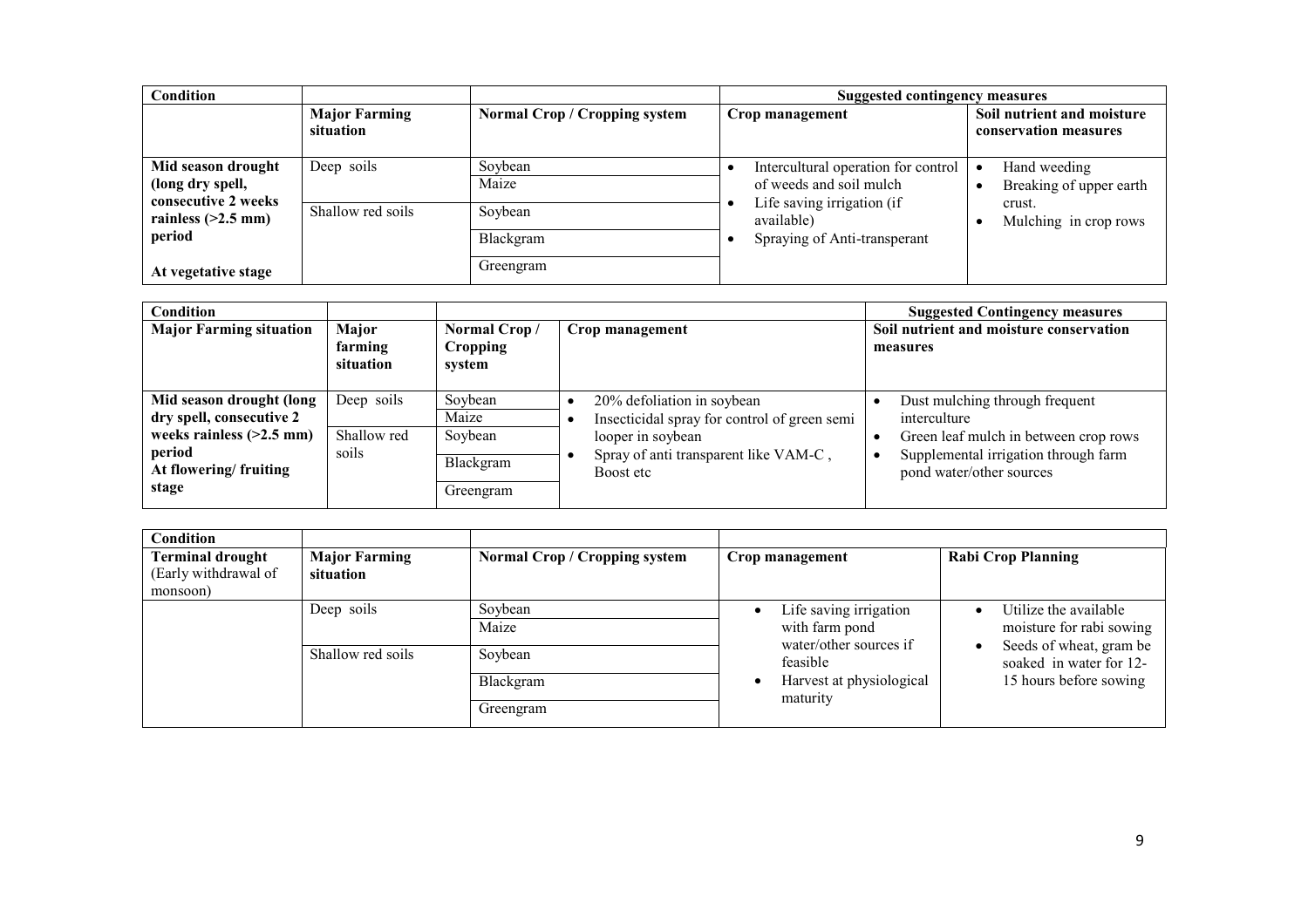#### 2.1.2 Irrigated situation

| Condition           |                      |                        |                                  | <b>Suggested Contingency measures</b> |                   |
|---------------------|----------------------|------------------------|----------------------------------|---------------------------------------|-------------------|
| Delayed release of  | <b>Major Farming</b> | Normal Crop/           | Change in crop / cropping system | <b>Agronomic measures</b>             | <b>Remarks</b> on |
| water in canals due | situation            | <b>Cropping system</b> | including variety                |                                       | Implementation    |
| to low rainfall     |                      |                        |                                  |                                       |                   |
|                     |                      |                        |                                  |                                       | b.                |
|                     | Deep soils           | Wheat                  | Wheat (MP-4010, GW-173)          | Mulching in rabi                      | Awareness needed: |
|                     |                      | Gram                   | Gram (JG-16, JG-130)             | crops                                 | Trainings in      |
|                     |                      | Lentil                 | Lentil $(II-1 & 3)$              | Irrigation only at                    | ATMA,FTC          |
|                     |                      | Mustard                | Mustard (JM-1 & 4, Pusa Bold)    | critical stages by check              |                   |
|                     |                      |                        |                                  | basin/ Border strip                   |                   |
|                     | Shallow red soils    | Lentil                 | Lentil $($ JL-1 & 3 $)$          | method                                |                   |
|                     |                      | Mustard                | Mustard (JM-1 & 4, Pusa Bold)    |                                       |                   |
|                     |                      |                        |                                  |                                       |                   |

| Condition                                                    |                                   |                                        | <b>Suggested Contingency measures</b>                                                                   |                                                                                                             |                                                |  |  |
|--------------------------------------------------------------|-----------------------------------|----------------------------------------|---------------------------------------------------------------------------------------------------------|-------------------------------------------------------------------------------------------------------------|------------------------------------------------|--|--|
| Limited release of<br>water in canals due<br>to low rainfall | <b>Major Farming</b><br>situation | Normal Crop/<br><b>Cropping system</b> | Change in crop / cropping<br>system <sup>c</sup> including variety                                      | <b>Agronomic measures</b>                                                                                   | <b>Remarks</b> on<br>Implementation            |  |  |
|                                                              |                                   |                                        |                                                                                                         |                                                                                                             |                                                |  |  |
|                                                              | Deep soils                        | Wheat<br>Gram<br>Lentil<br>Mustard     | Wheat (MP-4010, GW-173)<br>Gram (JG-16, JG-130)<br>Lentil $(JI-1 & 3)$<br>Mustard (JM-1 & 4, Pusa Bold) | Mulching in rabi crops<br>٠<br>Irrigation only at critical<br>stages by check basin/ Border<br>strip method | Awareness needed ;<br>Trainings in<br>ATMA,FTC |  |  |
|                                                              | Shallow red soils                 | Lentil<br>Mustard                      | Lentil (JL-1 $\&$ 3)<br>Mustard (JM-1 $\&$ 4, Pusa Bold)                                                |                                                                                                             |                                                |  |  |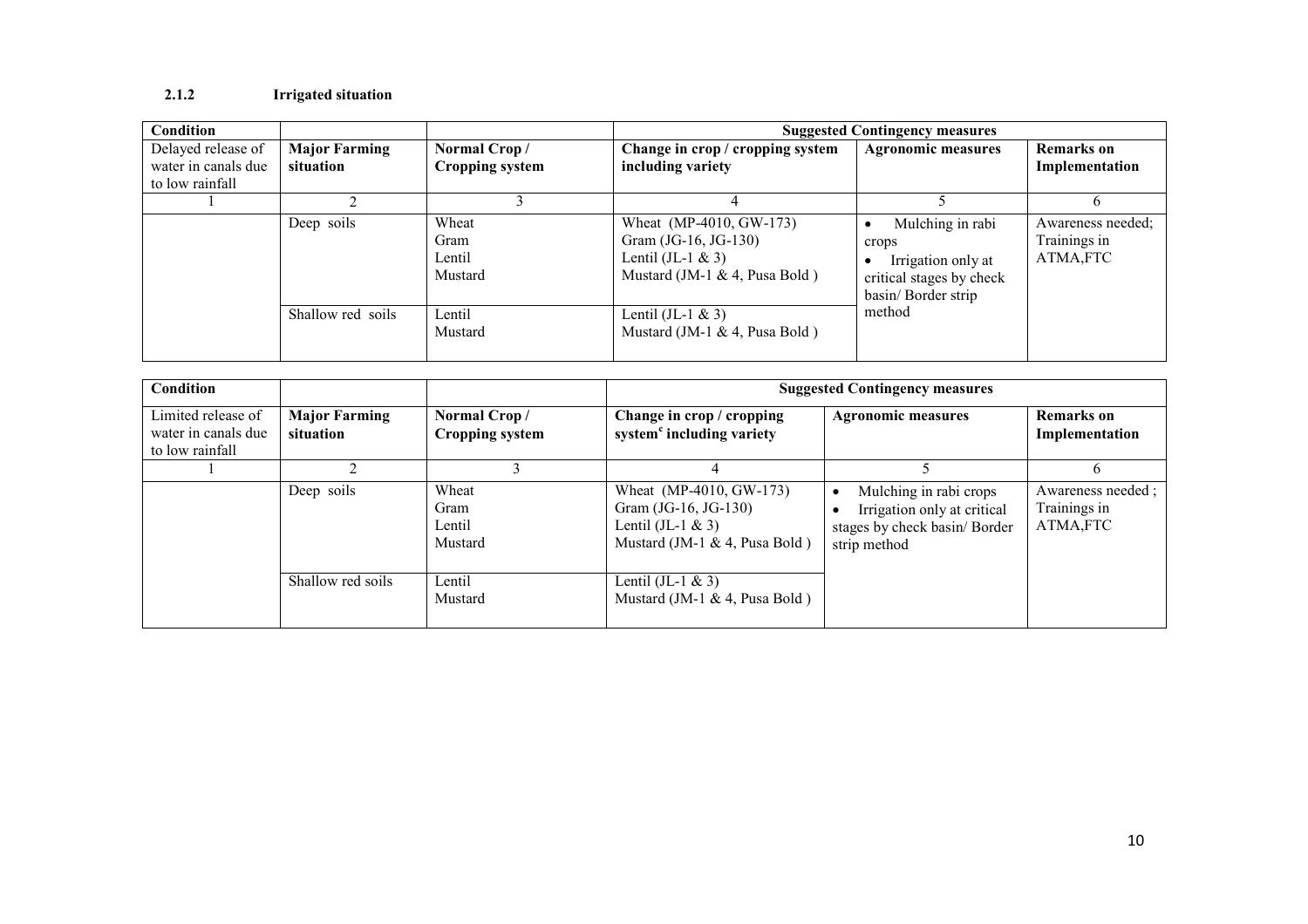| Condition                                                                              |                                   |                                         |                                                                              | <b>Suggested Contingency measures</b>                                                                                        |                                                                                                             |
|----------------------------------------------------------------------------------------|-----------------------------------|-----------------------------------------|------------------------------------------------------------------------------|------------------------------------------------------------------------------------------------------------------------------|-------------------------------------------------------------------------------------------------------------|
| Non release of<br>water in canals<br>under delayed<br>onset of monsoon<br>in catchment | <b>Major Farming</b><br>situation | <b>Normal Crop / Cropping</b><br>system | Change in crop / cropping<br>system <sup>c</sup> including variety           | <b>Agronomic measures</b>                                                                                                    | <b>Remarks</b> on<br>Implementation                                                                         |
|                                                                                        | 2                                 |                                         | 4                                                                            | 5                                                                                                                            | 6                                                                                                           |
|                                                                                        | Deep soils                        | Wheat<br>Gram<br>Lentil<br>Mustard      | Gram (JG-16, JG-130)<br>Lentil (JL-1 $&$ 3)<br>Mustard (JM-1 & 4, Pusa Bold) | Mulching in rabi<br>$\bullet$<br>crops<br>Irrigation only at<br>$\bullet$<br>critical stages by check<br>basin/ Border strip | Linkage with NSC,<br>MPSC, RVSKVV,<br>farmers' societies, state<br>seed firms/Agril.<br>University and seed |
|                                                                                        | Shallow red soils                 | Lentil<br>Mustard                       | Lentil $(JI-1 & 3)$<br>Mustard (JM-1 & 4, Pusa Bold)                         | method<br>Give irrigation<br>$\bullet$<br>using own source of<br>available water plus tank<br>water (conjunctive use)        | corporations for supply<br>of seed and with RKVY<br>for seed drills                                         |

| Condition         |                      |                                    | <b>Suggested Contingency measures</b>                                         |                                                                                                                                 |                                                |  |
|-------------------|----------------------|------------------------------------|-------------------------------------------------------------------------------|---------------------------------------------------------------------------------------------------------------------------------|------------------------------------------------|--|
| Lack of inflows   | Major                | <b>Normal Crop / Cropping</b>      | Change in crop / cropping system                                              | <b>Agronomic measures</b>                                                                                                       | <b>Remarks</b> on                              |  |
| into tanks due to | Farming              | system                             | including variety                                                             |                                                                                                                                 | Implementation                                 |  |
| insufficient      | situation            |                                    |                                                                               |                                                                                                                                 |                                                |  |
| /delayed onset of |                      |                                    |                                                                               |                                                                                                                                 |                                                |  |
| monsoon           |                      |                                    |                                                                               |                                                                                                                                 |                                                |  |
|                   |                      |                                    |                                                                               |                                                                                                                                 | 6                                              |  |
|                   | Deep soils           | Wheat<br>Gram<br>Lentil<br>Mustard | Gram (JG-16, JG-130)<br>Lentil (JL-1 $\&$ 3)<br>Mustard (JM-1 & 4, Pusa Bold) | Mulching in rabi crops<br>Irrigation only at critical<br>stages by check basin/ Border<br>strip method<br>Give irrigation using | Awareness needed;<br>Trainings in<br>ATMA, FTC |  |
|                   | Shallow red<br>soils | Lentil<br>Mustard                  | Lentil $(JI-1 & 3)$<br>Mustard (JM-1 $\&$ 4, Pusa Bold)                       | own source of available<br>water plus tank water<br>(conjunctive use)                                                           |                                                |  |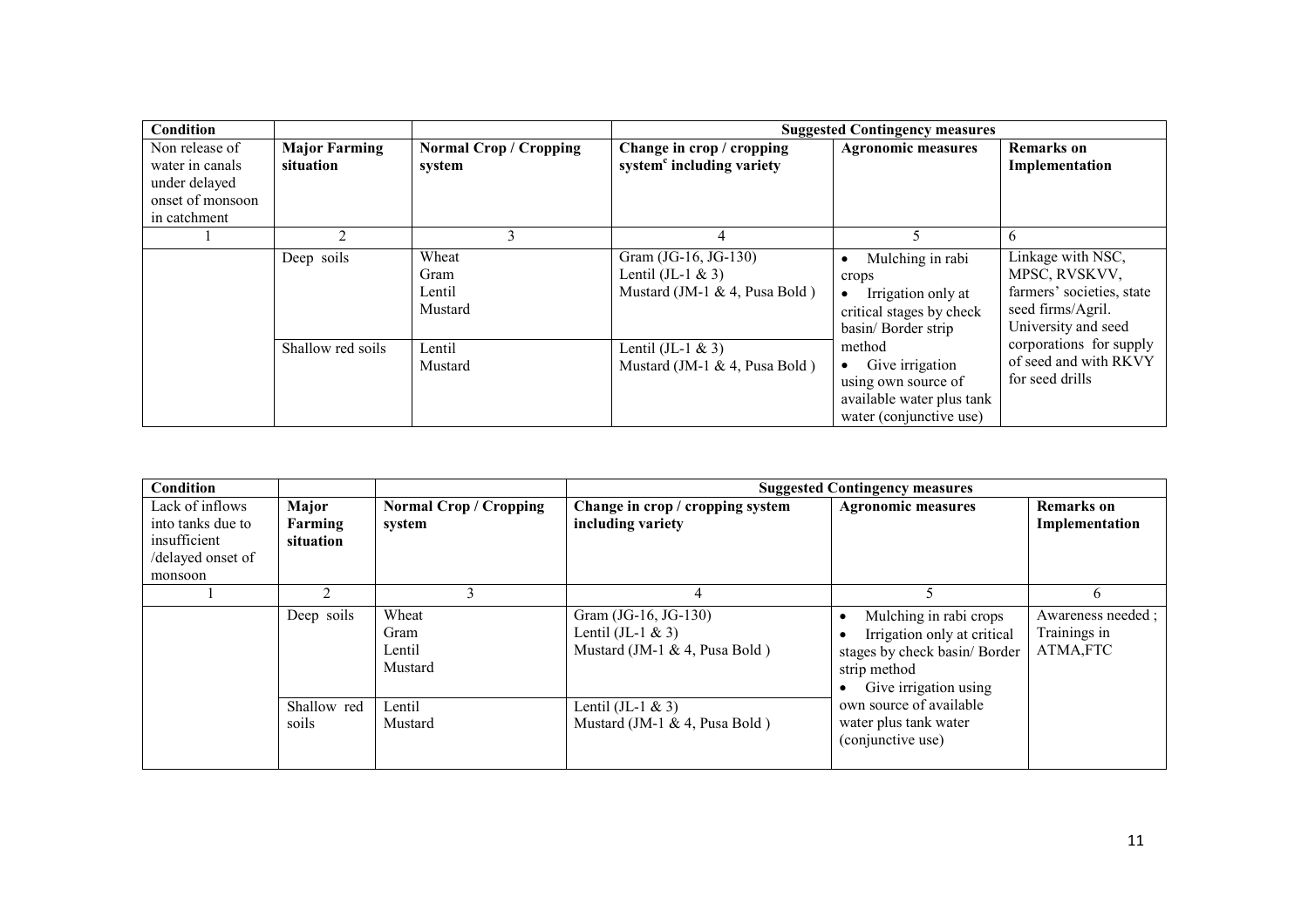| Condition                                                      |                                   |                                        | <b>Suggested Contingency measures</b>                                           |                                                                                                                                     |                                                                                                             |  |
|----------------------------------------------------------------|-----------------------------------|----------------------------------------|---------------------------------------------------------------------------------|-------------------------------------------------------------------------------------------------------------------------------------|-------------------------------------------------------------------------------------------------------------|--|
| Insufficient<br>groundwater<br>recharge due to<br>low rainfall | <b>Major Farming</b><br>situation | Normal Crop/<br><b>Cropping system</b> | Change in crop / cropping system $c$<br>including variety                       | <b>Agronomic measures</b>                                                                                                           | <b>Remarks</b> on<br>Implementation                                                                         |  |
|                                                                |                                   |                                        | 4                                                                               |                                                                                                                                     | h                                                                                                           |  |
|                                                                | Deep soils                        | Wheat<br>Gram<br>Lentil<br>Mustard     | Gram (JG-16, JG-130)<br>Lentil (JL-1 $&$ 3)<br>Mustard (JM-1 $\&$ 4, Pusa Bold) | Mulching in rabi crops<br>Irrigation only at<br>critical stages by check<br>basin/ Border strip method<br>Give irrigation using own | Linkage with NSC,<br>MPSC, RVSKVV,<br>farmers' societies, state<br>seed firms/Agril.<br>University and seed |  |
|                                                                | Shallow red soils                 | Lentil<br>Mustard                      | Lentil $($ JL-1 & 3 $)$<br>Mustard (JM-1 $\&$ 4, Pusa Bold)                     | source of available water<br>plus tank water<br>(conjunctive use)                                                                   | corporations for supply<br>of seed and with RKVY<br>for seed drills                                         |  |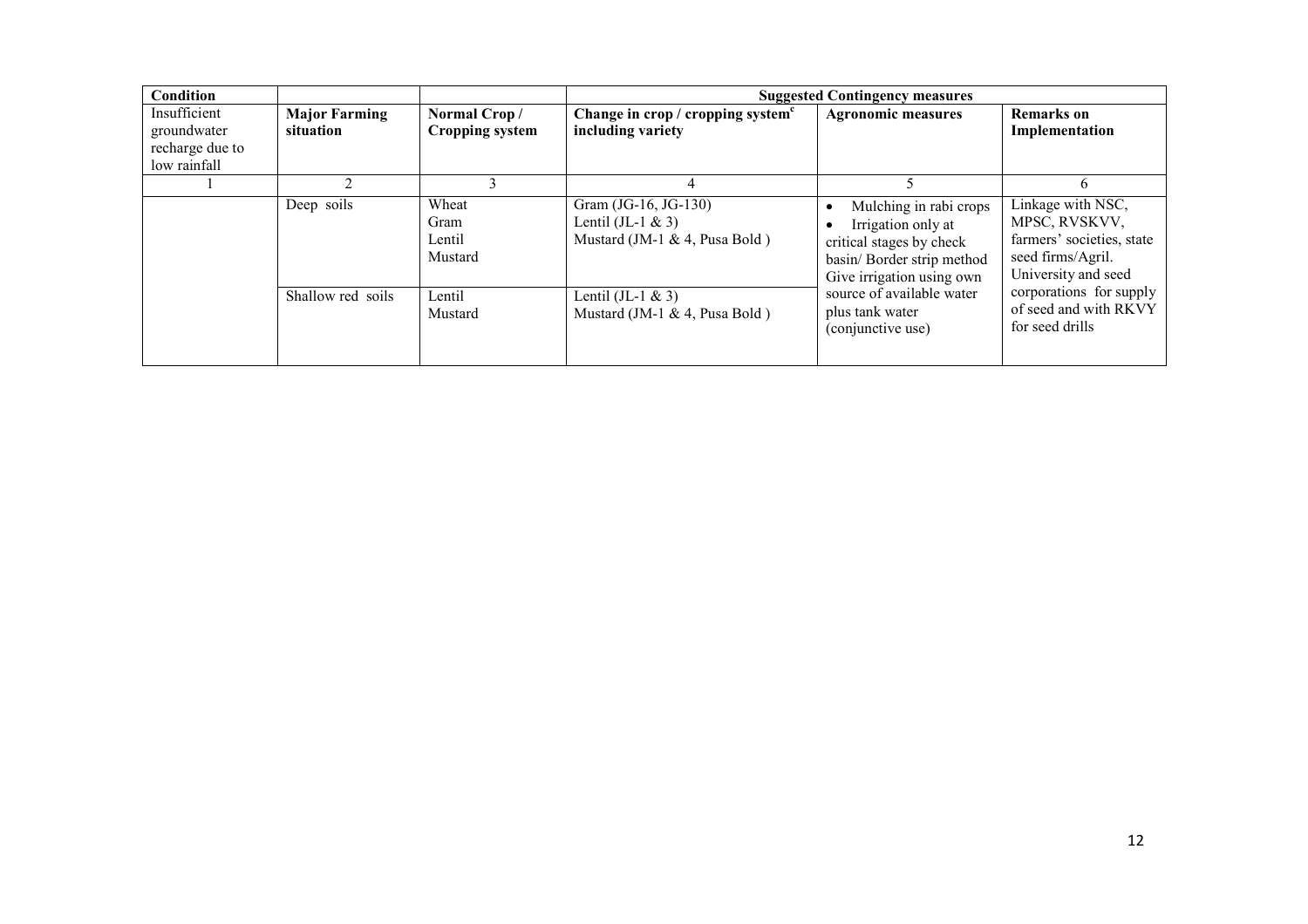# 2.2 Unusual rains (untimely, unseasonal etc) (for both rainfed and irrigated situations)

|                               | Condition- Continuous high rainfall in a short span leading to water logging                                                                                                                               |                                                                                                                                                |                                                                                           |                                                              |  |  |
|-------------------------------|------------------------------------------------------------------------------------------------------------------------------------------------------------------------------------------------------------|------------------------------------------------------------------------------------------------------------------------------------------------|-------------------------------------------------------------------------------------------|--------------------------------------------------------------|--|--|
|                               |                                                                                                                                                                                                            | <b>Suggested contingency measure</b>                                                                                                           |                                                                                           |                                                              |  |  |
|                               | <b>Vegetative stage</b>                                                                                                                                                                                    | <b>Flowering stage</b>                                                                                                                         | Crop maturity stage                                                                       | Post harvest                                                 |  |  |
| Soybean                       | Drain excess water<br>Ridge and furrow system of planting<br>Top dressing with N 10-20 kg/ha at<br>optimum soil moisture<br>Intercultivation to loosen the soil and<br>to improve aeration                 | Drain excess water<br>Intercultivation to loosen the soil<br>and improve aeration<br>Foliar spray with 2% urea/DAP to<br>regain lost vigor     | Drain excess water<br>Harvesting on a clear sunny day<br>Shift the produce to safer place | Dry the produce up to 10-<br>12 % moisture before<br>storage |  |  |
| Wheat                         | Drain excess water<br>Ridge and furrow system of planting<br>Top dressing with N 20-30 kg/ha at<br>optimum soil moisture to regain vigor<br>Intercultivation to loosen the soil and<br>to improve aeration | -do-                                                                                                                                           | $-do-$                                                                                    | $-do-$                                                       |  |  |
| Maize                         | Drain excess water<br>Top dressing of nitrogenous fertilizers<br>20-30kg/ha at optimum soil moisture to<br>gain vigor<br>Earthing up operation                                                             | Drain excess water<br>Top dressing of nitrogenous<br>fertilizers 20-30kg/ha at optimum<br>soil moisture to gain vigor<br>Earthing up operation | $-do-$                                                                                    | $-do-$                                                       |  |  |
| Chickpea                      | Drain excess water<br>Ridge and furrow system of planting<br>Top dressing with N 10-20 kg/ha at<br>optimum soil moisture<br>Intercultivation to loosen the soil and<br>to improve aeration                 | Drain excess water<br>Intercultivation to loosen the soil<br>and improve aeration<br>Foliar spray with 2% urea/DAP to<br>regain lost vigor     | Drain excess water<br>Harvesting on a clear sunny day<br>Shift the produce to safer place | Dry the produce up to 10-<br>12 % moisture before<br>storage |  |  |
| Horticulture<br><b>Fruits</b> | Application of fungicides to check<br>dumping off                                                                                                                                                          | Immediate made provision of<br>drainage of water<br>Application n-fertilizers just after<br>drainage                                           | Earthing and application of<br>fungicides<br>Stop harvesting till weather clear           |                                                              |  |  |
| <b>Vegetables</b>             | Application of fungicides to check<br>dumping off                                                                                                                                                          | Immediate made provision of<br>drainage of water<br>Application n-fertilizers just after<br>drainage                                           | Earthing and application of<br>fungicides<br>Stop harvesting till weather clear           |                                                              |  |  |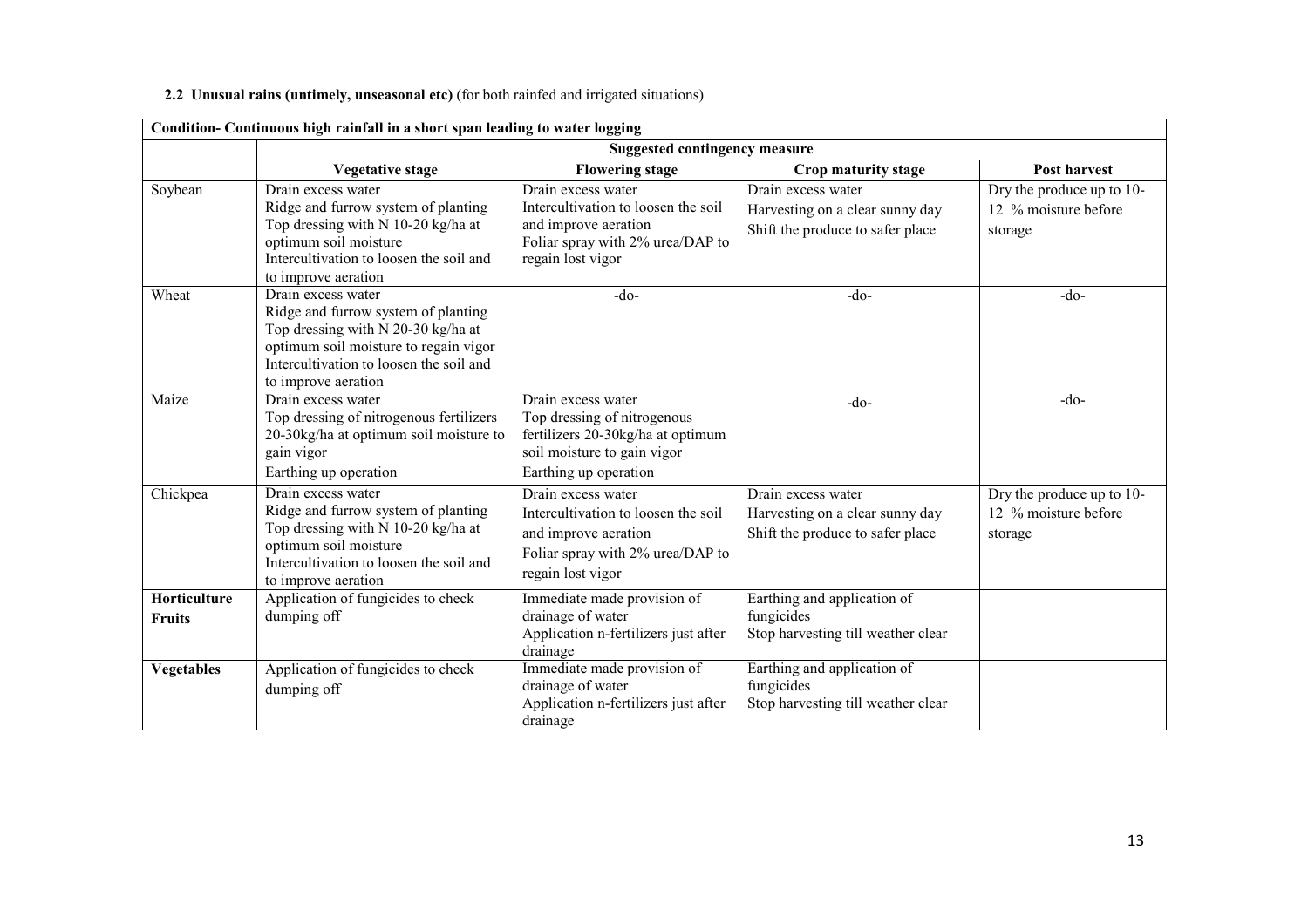|                               | Condition-Heavy rainfall with high speed wind in a short span                                                                                                                   |                                                                                                                                                                                        |                                                                                                     |                                                                                    |
|-------------------------------|---------------------------------------------------------------------------------------------------------------------------------------------------------------------------------|----------------------------------------------------------------------------------------------------------------------------------------------------------------------------------------|-----------------------------------------------------------------------------------------------------|------------------------------------------------------------------------------------|
| Soybean                       | Drain excess water<br>Top dressing with N 10-20 kg/ha at                                                                                                                        | Drain excess water<br>Intercultivation to loosen the soil                                                                                                                              | Drain excess water<br>Harvesting on a clear sunny day                                               | Maintain optimum<br>moisture content in grain                                      |
|                               | optimum soil moisture                                                                                                                                                           | and improve aeration<br>Foliar spray with 2% urea/DAP to<br>regain lost vigor                                                                                                          | Shift the produce to safer place                                                                    | by drying before bagging<br>and marketing                                          |
| Wheat                         | Drain excess water<br>Top dressing of nitrogenous fertilizers<br>20-30kg/ha at optimum soil moisture to<br>gain vigor                                                           | Drain excess water<br>Top dressing of nitrogenous<br>fertilizers 20-30kg/ha at optimum<br>soil moisture to gain vigor<br>Adopt need based plant protection<br>measures                 | Drain excess water<br>Adopt need based plant protection<br>measures<br>Harvest on a clear sunny day | Maintain optimum<br>moisture of grain by drying                                    |
| Maize                         | Drain excess water<br>Top dressing of nitrogenous fertilizers<br>20-30kg/ha at optimum soil moisture to<br>gain vigor<br>Earthing up operation                                  | Drain excess water<br>Top dressing of nitrogenous<br>fertilizers 20-30kg/ha at optimum<br>soil moisture to gain vigor<br>Earthling up operation                                        | $-do-$                                                                                              | $-do-$                                                                             |
| Chickpea                      | Drain excess water<br>Foliar spray with 2% urea after<br>cessation of rains                                                                                                     | Drain excess water<br>Foliar spray with 2% urea after<br>cessation of rains                                                                                                            | Drain excess water<br>Timely harvest of produce on a clear<br>sunny day                             | Shifting to safer place and<br>drying of the produce<br>before bagging and storage |
| Horticulture<br><b>Fruits</b> | Application of fungicides to check<br>dumping off                                                                                                                               | Immediate made provision of<br>drainage of water<br>Application n-fertilizers just after<br>drainage                                                                                   | Earthing and application of<br>fungicides<br>Stop harvesting till weather clear                     |                                                                                    |
| <b>Vegetables</b>             | Application of fungicides to check<br>dumping off                                                                                                                               | Immediate made provision of<br>drainage of water<br>Application n-fertilizers just after<br>drainage                                                                                   | Earthing and application of<br>fungicides<br>Stop harvesting till weather clear                     |                                                                                    |
|                               | Outbreak of pests and diseases due to unseasonal rains                                                                                                                          |                                                                                                                                                                                        |                                                                                                     |                                                                                    |
| Soybean                       | Early planting to minimize the<br>incidence of girdle beetle and green<br>semilooper<br>Foliar spray with 5% NSKE or<br>dimethoate 30EC 1 ml/l to protect<br>against semilooper | Monitor adult moth activity of<br>Spodoptera through pheromone<br>traps (10 traps/ha)<br>Apply Quinalphos 25 EC 2ml/l or<br>Emamectin benzoate 5 SG 4g/10<br>lit to control spodoptera |                                                                                                     |                                                                                    |
| Maize                         | Whorl application of phorate 10G or                                                                                                                                             | Spray of mancozeb $(a)$ , 0.25-0.4%                                                                                                                                                    | Trichoderma mixed with FYM                                                                          |                                                                                    |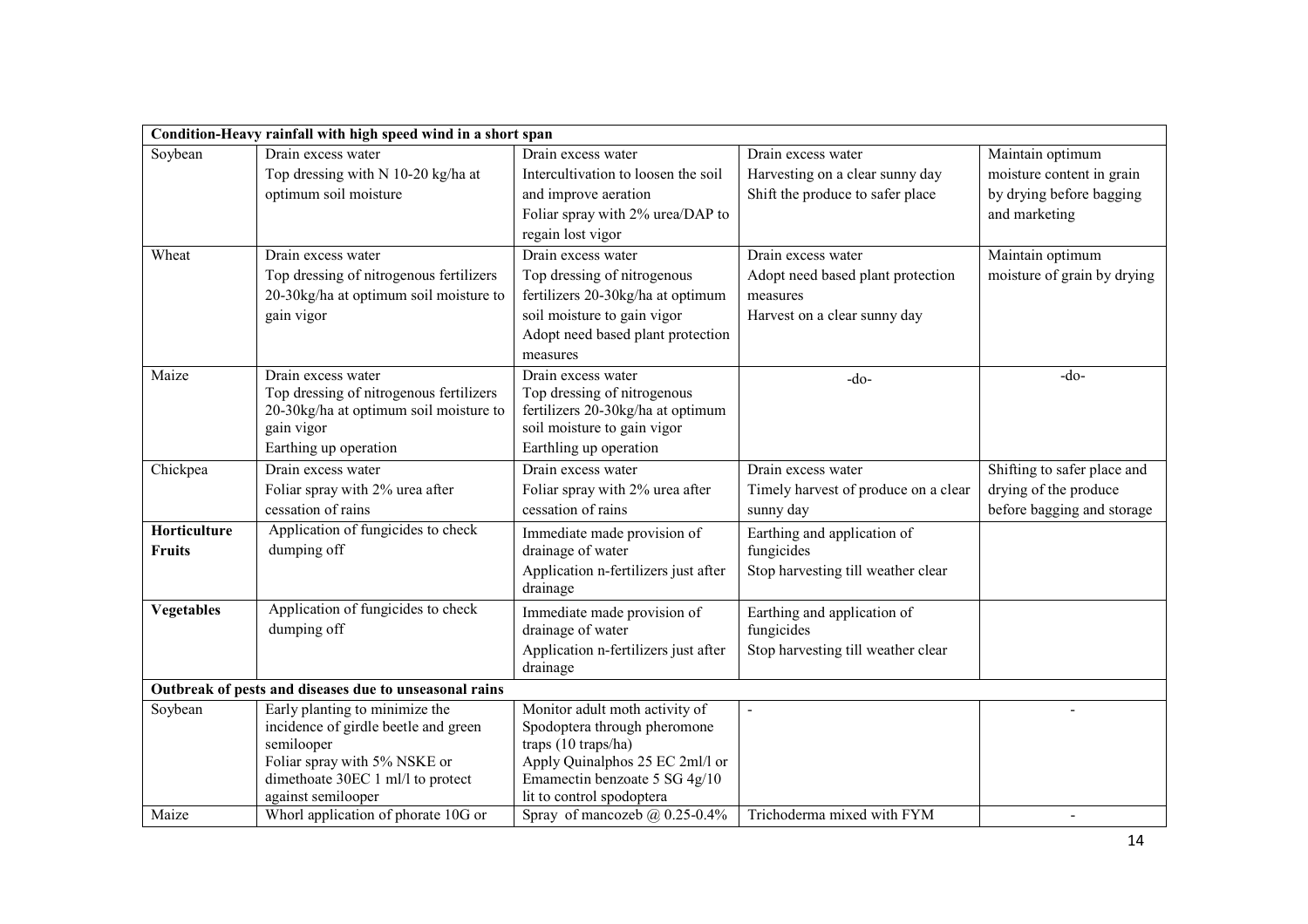|                   | carbofuran 3 G @ 8-10 kg/ha to control   | at 8-10 days interval to control   | $@10g/kg$ at 10 days prior to its use   |  |
|-------------------|------------------------------------------|------------------------------------|-----------------------------------------|--|
|                   | shoot borer attack                       | Turcicum leaf blight               | in the field can be applied to control  |  |
|                   |                                          |                                    | stalk rot incidence which is likely     |  |
|                   |                                          |                                    | during post flowering                   |  |
| Wheat             | Spray 0.2 % mancozeb 76% WP              | Spray 0.2 % mancozeb 76% WP        | Spray 0.2 % mancozeb 76% WP             |  |
|                   | against wheat rust.                      | against wheat rust                 | against wheat rust                      |  |
| Chickpea          | Spray triazophos 40 % EC $@$ 1-1.5 l/ha  | Spray triazophos 40 % EC @ 1-      | Spray triazophos 40 % EC $@$ 1-1.5      |  |
|                   | in chickpea against pest incidence.      | 1.5 l/ha in chickpea against pest  | l/ha in chickpea against pest           |  |
|                   | "T" shaped pegs placed in late sown      | incidence.                         | incidence.                              |  |
|                   | chickpea field for biological control of | T" shaped pegs placed in late      | Carry out critical survey of fields for |  |
|                   | pod borer and for chemical control       | sown chickpea field for biological | insect and disease attack in crops      |  |
|                   | spraying of Quinolphos 25 EC or          | control of pod borer and for       |                                         |  |
|                   | Chlorpyriphos 20 EC C or Methyl          | chemical control spraying of       |                                         |  |
|                   | Parathion 50 EC @ 600 ml dissolve in     | Quinolphos 25 EC or                |                                         |  |
|                   | 500 L of water should be used. Dusting   | Chlorpyriphos 20 EC C or Methyl    |                                         |  |
|                   | of Felvunerate 0.4% or Endosulphan       | Parathion 50 EC @ 600 ml           |                                         |  |
|                   | 4% 15-20 kg or Quinolphos 1.5 WP         | dissolve in 500 L of water should  |                                         |  |
|                   | 20-25 kg /ha with duster.                | be used. Dusting of Felvunerate    |                                         |  |
|                   |                                          | $0.4\%$ or Endosulphan $4\%$ 15-20 |                                         |  |
|                   |                                          | kg or Quinolphos 1.5 WP 20-25      |                                         |  |
|                   |                                          | kg/ha with duster.                 |                                         |  |
| Horticulture      | Application of fungicides to check       | Immediate made provision of        | Earthing and application of             |  |
| <b>Fruits</b>     | dumping off                              | drainage of water                  | fungicides                              |  |
|                   |                                          | Application n-fertilizers just     | Stop harvesting till weather            |  |
|                   |                                          | after drainage                     | clear                                   |  |
| <b>Vegetables</b> | Application of fungicides to check       | Immediate made provision of        | Earthing and application of             |  |
|                   | dumping off                              | drainage of water                  | fungicides                              |  |
|                   |                                          | Application n-fertilizers just     | Stop harvesting till weather            |  |
|                   |                                          | after drainage                     | clear                                   |  |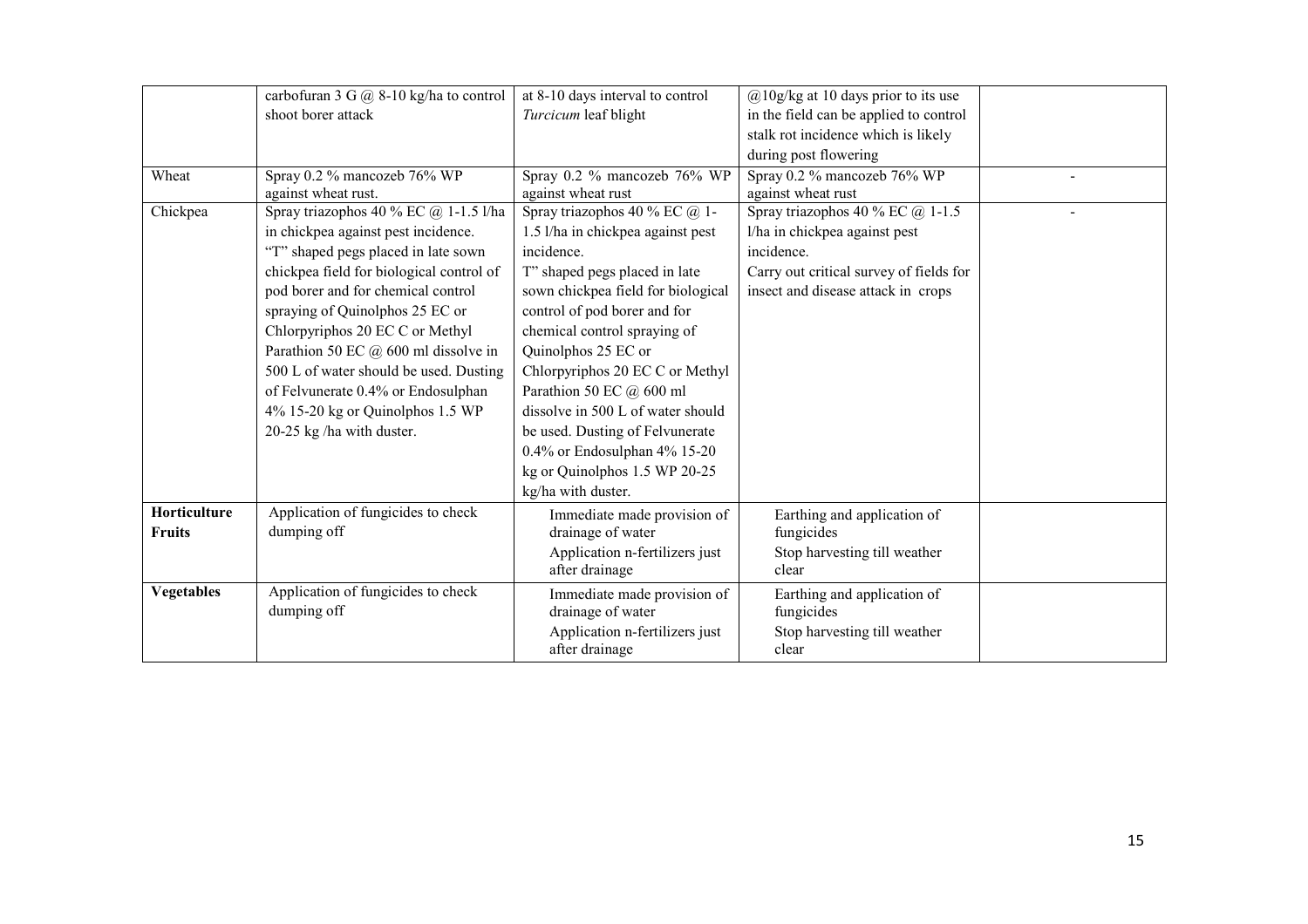### 2.3 Floods:NA

| <b>Condition</b>                                            | Suggested contingency measure |                  |                    |            |
|-------------------------------------------------------------|-------------------------------|------------------|--------------------|------------|
| Transient water logging/ partial<br>inundation <sup>1</sup> | Seedling / nursery stage      | Vegetative stage | Reproductive stage | At harvest |
| Continuous submergence<br>for more than 2 days <sup>2</sup> |                               |                  |                    |            |
| Sea water inundation <sup>3</sup>                           |                               |                  |                    |            |

2.4 Extreme events: Heat wave / Cold wave/Frost/ Hailstorm /Cyclone

| <b>Extreme event</b> | <b>Suggested contingency measure</b>                                                                      |                                                                                                                                                          |                                                                                                                                                                                 |                                                                                                                                                           |  |
|----------------------|-----------------------------------------------------------------------------------------------------------|----------------------------------------------------------------------------------------------------------------------------------------------------------|---------------------------------------------------------------------------------------------------------------------------------------------------------------------------------|-----------------------------------------------------------------------------------------------------------------------------------------------------------|--|
| type                 | Seedling / nursery stage                                                                                  | Vegetative stage                                                                                                                                         | <b>Reproductive stage</b>                                                                                                                                                       | At harvest                                                                                                                                                |  |
| <b>Heat Wave</b>     |                                                                                                           |                                                                                                                                                          |                                                                                                                                                                                 |                                                                                                                                                           |  |
| Wheat                | Light irrigation<br>Provision of Wind breaks                                                              | Light irrigation                                                                                                                                         | Light irrigation                                                                                                                                                                | Harvest at physiological maturity                                                                                                                         |  |
| Chickpea             | -do-                                                                                                      | $-do-$                                                                                                                                                   | $-do-$                                                                                                                                                                          | $-do-$                                                                                                                                                    |  |
| <b>Horticulture</b>  |                                                                                                           |                                                                                                                                                          |                                                                                                                                                                                 |                                                                                                                                                           |  |
| Fruits               | Protect the seedlings by<br>$\bullet$<br>providing the shed<br>Arrangement of wind<br>$\bullet$<br>breaks | Bordeaux paste to exposed<br>$\bullet$<br>bark branches of the tree to<br>protect from Sun scorching<br>Mulching around the base of<br>trunk of the tree | Bordeaux paste to exposed<br>$\bullet$<br><b>bark</b><br>branches of the tree to<br>protect from Sun scorching<br>Mulching around the base of<br>$\bullet$<br>trunk of the tree | Harvesting of crop as early as<br>$\bullet$<br>possible and marketed or keep<br>in cold store<br>Store the produce in shed or<br>$\bullet$<br>safe place. |  |
| Vegetables           | Protect the seedlings by<br>$\bullet$<br>providing the shed<br>Arrangement of wind<br>$\bullet$<br>breaks | Light irrigation at night hours                                                                                                                          | Application of N-fertilizers                                                                                                                                                    | Harvest and marketed as early as<br>possible                                                                                                              |  |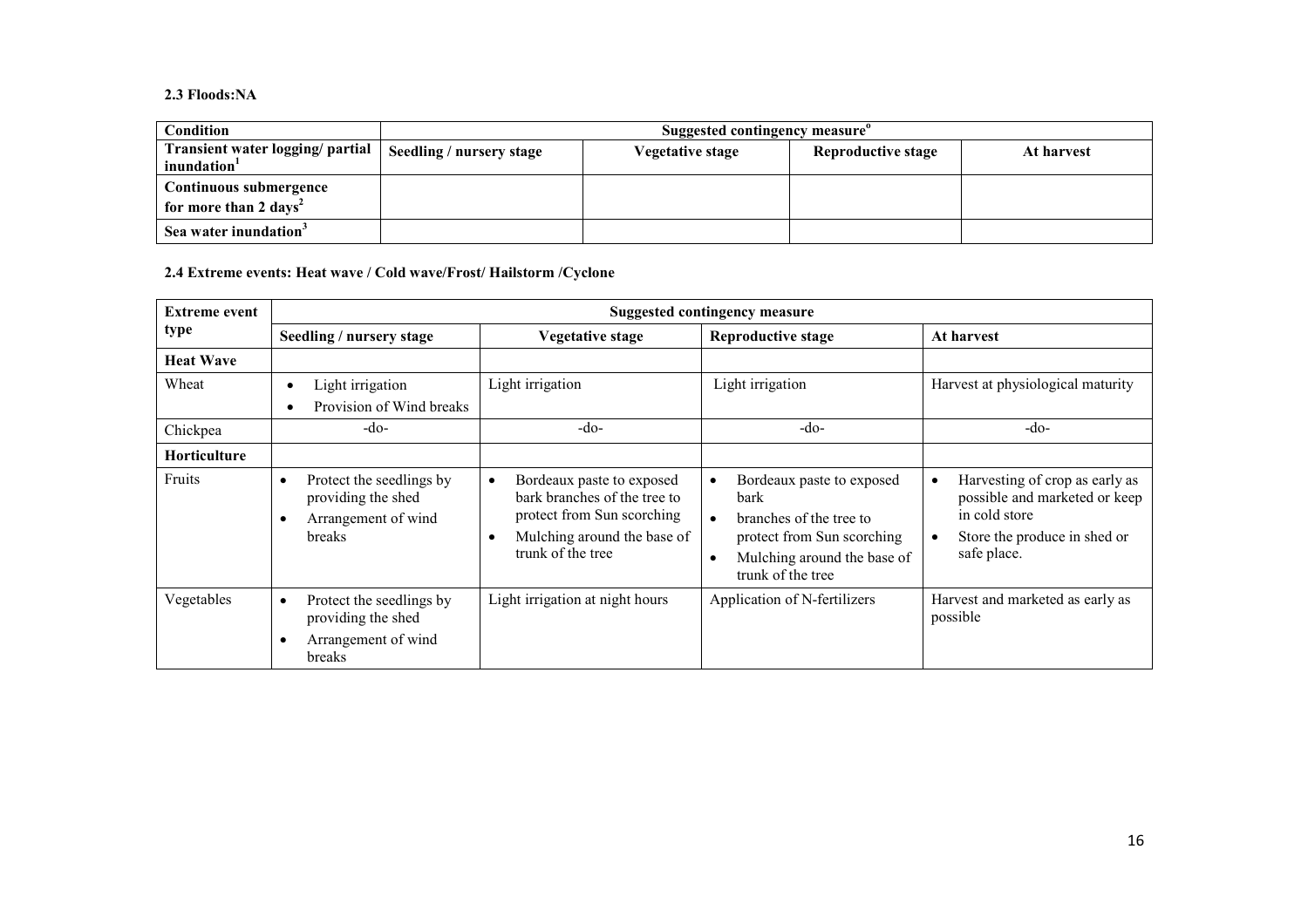| <b>Cold wave</b> |                                                                    |                                                                    |                                                                                |                                                                                                                                                           |
|------------------|--------------------------------------------------------------------|--------------------------------------------------------------------|--------------------------------------------------------------------------------|-----------------------------------------------------------------------------------------------------------------------------------------------------------|
| Chick pea        | Light irrigation<br>$\bullet$<br>Smoking during night<br>$\bullet$ | Light irrigation<br>$\bullet$<br>Smoking during night<br>$\bullet$ | Light irrigation<br>$\bullet$<br>Smoking during night<br>$\bullet$             | Harvest at physiological maturity                                                                                                                         |
| Wheat            | $-do-$                                                             | $-do-$                                                             | $-do-$                                                                         | $-do-$                                                                                                                                                    |
| Horticulture     |                                                                    |                                                                    |                                                                                |                                                                                                                                                           |
| Fruits           | Light irrigation<br>$\bullet$<br>Smoking during night<br>$\bullet$ | Light irrigation<br>$\bullet$<br>Smoking<br>$\bullet$              | Light irrigation<br>$\bullet$<br>Smoking<br>$\bullet$                          | Harvesting of crop as early as<br>$\bullet$<br>possible and marketed or keep<br>in cold store<br>Store the produce in shed or<br>$\bullet$                |
|                  |                                                                    |                                                                    |                                                                                | safe place.                                                                                                                                               |
| Vegetables       | Light irrigation<br>$\bullet$<br>Smoking during night<br>$\bullet$ | Light irrigation<br>$\bullet$<br>Smoking during night<br>$\bullet$ | Light irrigation<br>$\bullet$<br>Smoking during night<br>$\bullet$             | Harvest and marketed as early as<br>possible                                                                                                              |
| Frost            |                                                                    |                                                                    |                                                                                |                                                                                                                                                           |
| Wheat            | $-do-$                                                             | $-do-$                                                             | $-do-$                                                                         | Harvest at physiological maturity                                                                                                                         |
| Chick pea        | $-do-$                                                             | $-do-$                                                             | $-do-$                                                                         | $-do-$                                                                                                                                                    |
| Horticulture     |                                                                    |                                                                    |                                                                                |                                                                                                                                                           |
| Fruits           | Light irrigation<br>$\bullet$<br>Smoking during night<br>$\bullet$ | Light irrigation<br>$\bullet$<br>Smoking during night<br>$\bullet$ | Light irrigation<br>$\bullet$<br>Smoking during night<br>$\bullet$             | Harvesting of crop as early as<br>$\bullet$<br>possible and marketed or keep<br>in cold store<br>Store the produce in shed or<br>$\bullet$<br>safe place. |
| Vegetables       | $-do-$                                                             | $-do-$                                                             | $-do-$                                                                         | Harvest and marketed as early as<br>possible                                                                                                              |
| <b>Hailstorm</b> |                                                                    |                                                                    |                                                                                |                                                                                                                                                           |
| Wheat            | Re-sowing in case of severe<br>damage                              | Light and frequent irrigation                                      | Apply 10% additional<br>$\bullet$<br>nitrogen<br>Light and frequent irrigation | Timely harvesting and shifting of<br>produce to safer place in case of<br>early forewarning                                                               |
| Chick pea        | $-do-$                                                             | $-do-$                                                             | -do-                                                                           | $-do-$                                                                                                                                                    |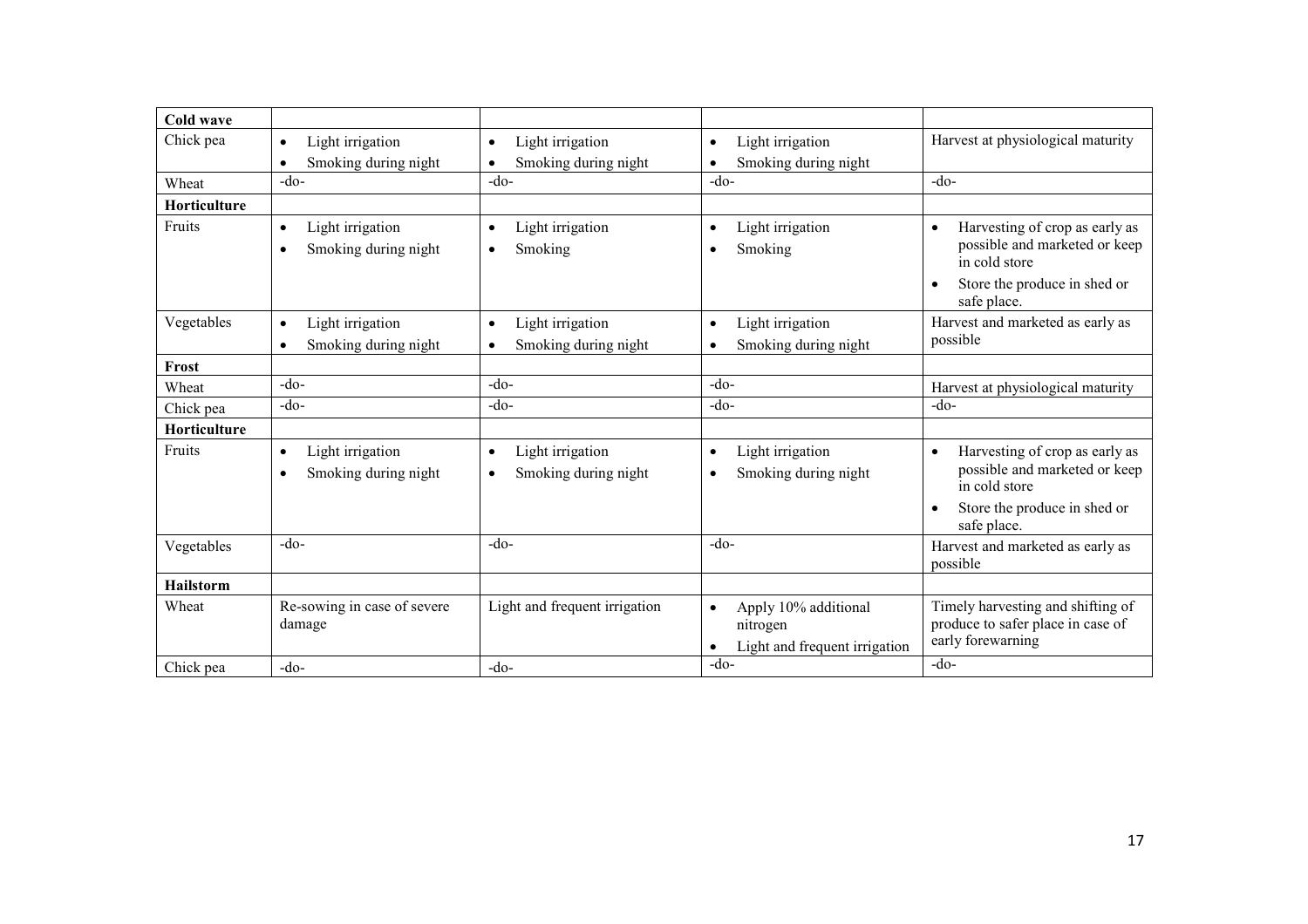| <b>Horticulture</b> |                                       |                                                                                               |                                                                                                                                                                                                                                           |
|---------------------|---------------------------------------|-----------------------------------------------------------------------------------------------|-------------------------------------------------------------------------------------------------------------------------------------------------------------------------------------------------------------------------------------------|
| Fruits              | Not applicable                        | Prune damaged branches and<br>twigs and apply Bordeaux paste<br>1% to avoid fungal infections | Immediate harvesting, grading and<br>Prune damaged branches and<br>marketing of produce<br>twigs and apply Bordeaux<br>paste 1% to avoid fungal<br>infections<br>Apply hormonal spray NAA<br>$20$ ppm + 1% urea to prevent<br>flower drop |
| Vegetables          | Re-sowing in case of severe<br>damage | Light and frequent irrigation                                                                 | Timely harvesting and shifting of<br>Apply 10% additional<br>produce to safer place in case of<br>nitrogen<br>early forewarning<br>Light and frequent irrigation                                                                          |
| <b>Cyclone</b> : NA |                                       |                                                                                               |                                                                                                                                                                                                                                           |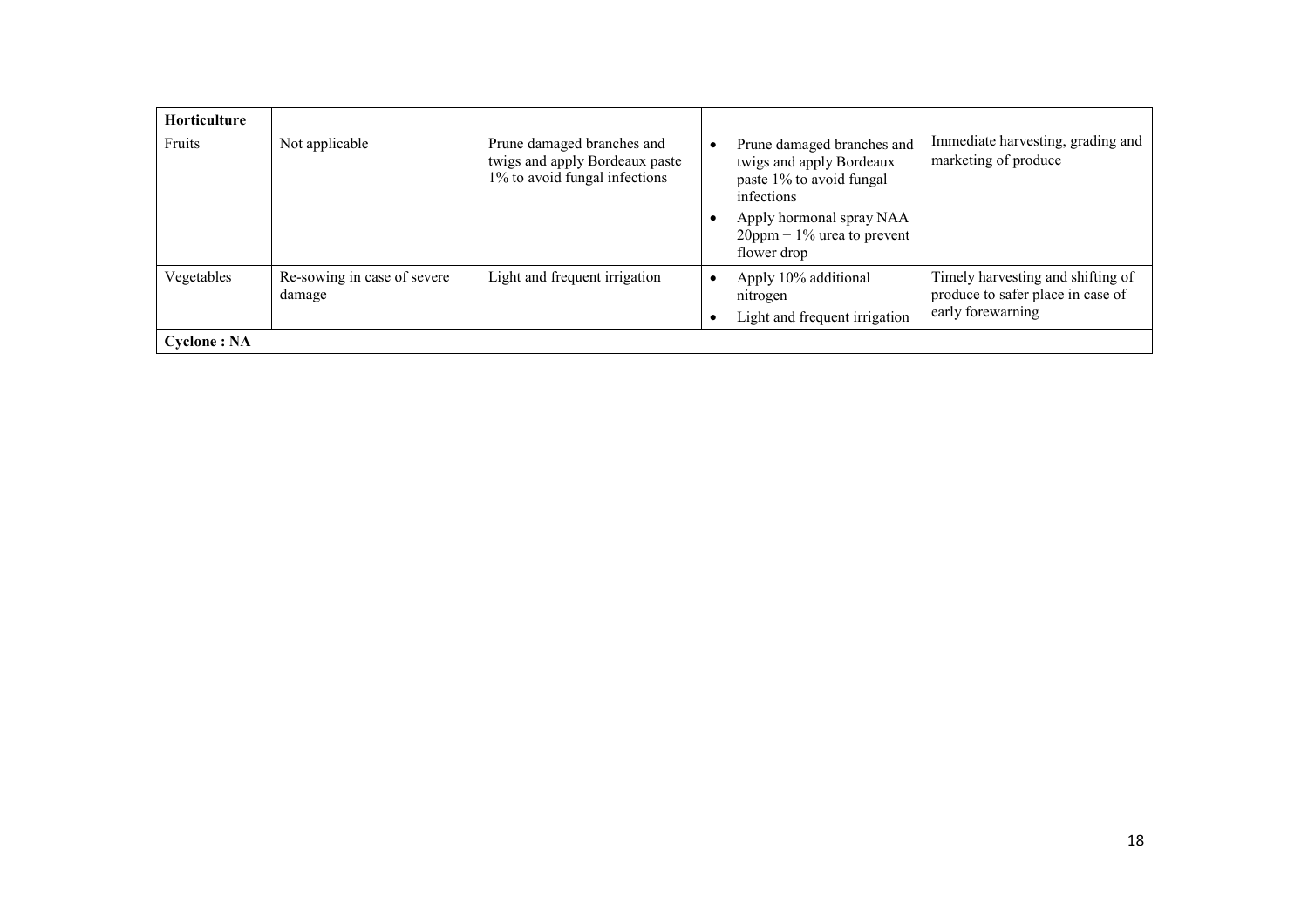# 2.5 Contingent strategies for Livestock, Poultry & Fisheries<br>2.5.1 Livestock

# Livestock

| <b>Drought</b>                   | <b>Suggested contingency measures</b>                                                                                                                                 |                                                                                                                                                                                                                                       |                                                                                                                                                                                            |  |  |
|----------------------------------|-----------------------------------------------------------------------------------------------------------------------------------------------------------------------|---------------------------------------------------------------------------------------------------------------------------------------------------------------------------------------------------------------------------------------|--------------------------------------------------------------------------------------------------------------------------------------------------------------------------------------------|--|--|
|                                  | Before the event <sup>s</sup>                                                                                                                                         | During the event                                                                                                                                                                                                                      | After the event                                                                                                                                                                            |  |  |
| Feed and fodder<br>availability  | Adoption of fodder bank,<br>$\bullet$<br>use of surplus fodder for silage,<br>$\bullet$<br>urea treatment :4kg Urea 75 litter of<br>$\bullet$<br>water 100 kg fodder. | Use of reserve fodder<br>$\bullet$<br>Use of stored silage<br>$\bullet$<br>Balance ration<br>$\bullet$<br>Use of chaffed fodder<br>$\bullet$<br>Transportation of fodder<br>$\bullet$<br>from ad joining districts if<br>excess there | Regularly Sprinkling of<br>$\bullet$<br>water on live stock body.<br>Use of wet<br>bhusa.<br>Availing the insurance.<br>$\bullet$<br>Separation of<br>$\bullet$<br>unproductive livestock. |  |  |
| Drinking water                   | Provision of hygienic supply of water.<br>$\bullet$<br>Storage of water in the tank for drinking<br>$\bullet$<br>Excavations of bore wells                            | Judicious use of stored<br>$\bullet$<br>water.<br>Use of potassium<br>$\bullet$<br>permanganate 1ppm,<br>Heat treatment of Water<br>$\bullet$<br>before use.                                                                          | Ensure the cleanlinell of<br>$\bullet$<br>drinking water                                                                                                                                   |  |  |
| Health and disease<br>management | Deworming,<br>$\bullet$<br>regular vaccination of HS, BQ and<br><b>FMD</b><br>provision of mineral mixture,<br>٠                                                      | Treatment of sick animal<br>$\bullet$<br>through camp.<br>Isolation of sick animals.<br>$\bullet$                                                                                                                                     | • Culling of sick animal                                                                                                                                                                   |  |  |
| <b>Floods</b>                    |                                                                                                                                                                       |                                                                                                                                                                                                                                       |                                                                                                                                                                                            |  |  |
| Feed and fodder<br>availability  | Adoption of fodder bank<br>Insurance. Repair of animal shed<br>Shifting of animals from the flood area                                                                | Use of reserve fodder<br><b>Balance</b> ration<br>Use of chaffed fodder<br>Transportation excess fodder from<br>ad joining district                                                                                                   | Regularly Sprinkling of water on<br>live stock body .use of wet<br>bhusa.<br>Availing the insurance . Separation<br>of unproductive livestock farm.                                        |  |  |
| Drinking water                   | Ensure availability of clean hygienic water                                                                                                                           | Clean water<br>Water after boiling / alum<br>treatment                                                                                                                                                                                | Ensure the cleanliness of drinking<br>water                                                                                                                                                |  |  |
| Health and disease<br>management | Regular vaccination of HS, BQ and<br>$\bullet$<br><b>FMD</b><br>provision of mineral mixture,<br>$\bullet$                                                            | Treatment of sick animal<br>$\bullet$<br>through camp.<br>Isolation of sick animals.<br>$\bullet$                                                                                                                                     | Culling of sick animal                                                                                                                                                                     |  |  |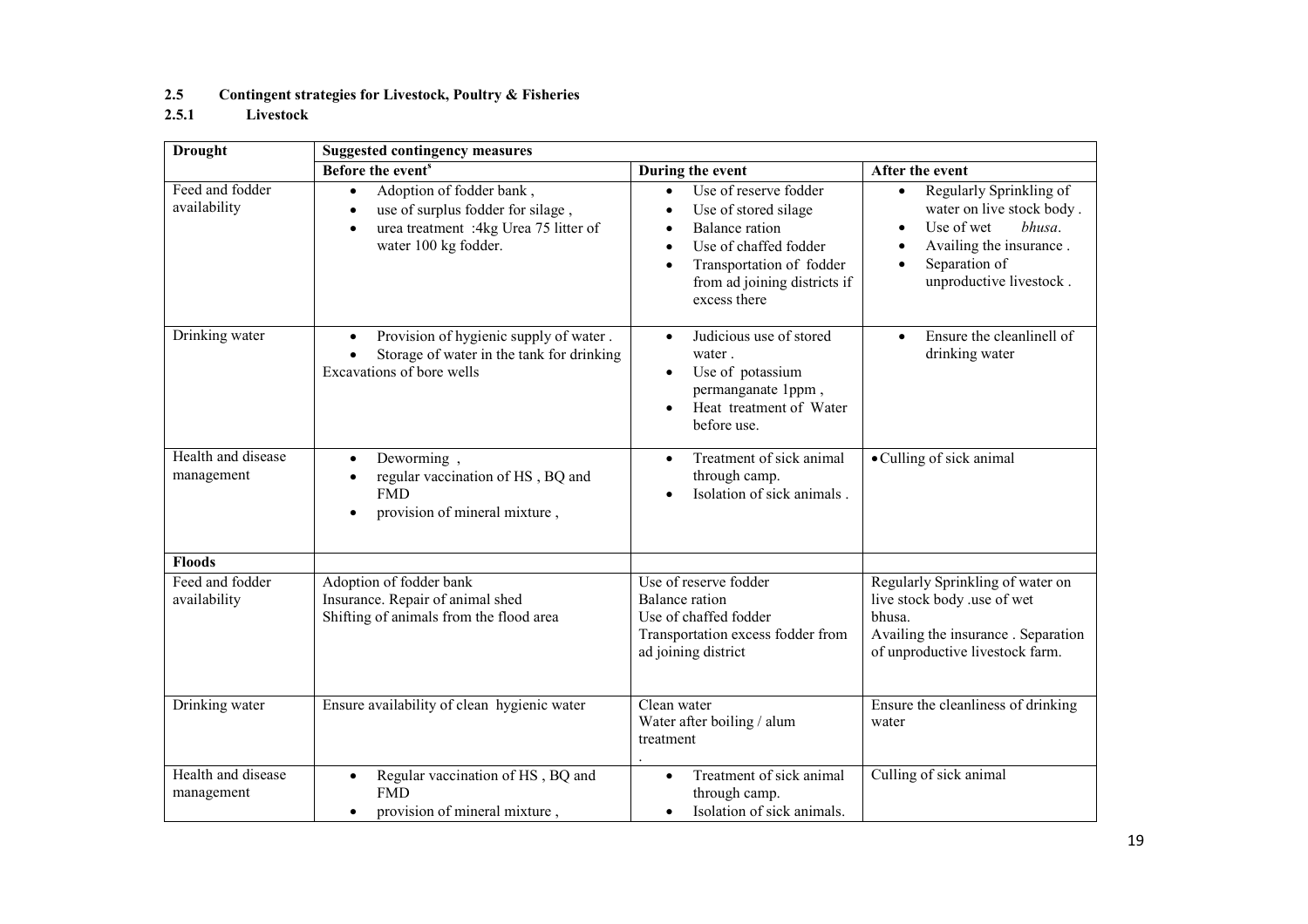|                                   | preparation of water proof shed<br>$\bullet$<br>provision of dry fodder,<br>Deworming<br>$\bullet$ | Treatment of sick animals<br>$\bullet$                                                                                                                            |                                                                              |
|-----------------------------------|----------------------------------------------------------------------------------------------------|-------------------------------------------------------------------------------------------------------------------------------------------------------------------|------------------------------------------------------------------------------|
| Cyclone                           | NA                                                                                                 | NA                                                                                                                                                                | <b>NA</b>                                                                    |
| Feed and fodder<br>availability   |                                                                                                    |                                                                                                                                                                   |                                                                              |
| Drinking water                    |                                                                                                    |                                                                                                                                                                   |                                                                              |
| Health and disease<br>management  |                                                                                                    |                                                                                                                                                                   |                                                                              |
| cold wave                         |                                                                                                    |                                                                                                                                                                   |                                                                              |
| Shelter/environment<br>management | Plan of proper housing,<br>$\bullet$<br>Collection of waste gunny bags for<br>shelter.             | Use of gunny bag to cover<br>$\bullet$<br>the window.                                                                                                             | To obtain the milk<br>$\bullet$<br>production level with<br>curative measure |
| Health and disease<br>management  | Vaccination<br>$\bullet$<br>Storage of balanced ration<br>Storage of medicines                     | Treatment of sick animals<br>$\bullet$<br><b>Balanced</b> ration<br>$\bullet$<br>Use of warm water<br>$\bullet$<br>Inhalation of Eucalyptus<br>$\bullet$<br>water | Culling of sick animals                                                      |
| <b>Heat wave</b>                  |                                                                                                    |                                                                                                                                                                   |                                                                              |
| Shelter/environment<br>management | Provision of proper shade<br>Provision of trees<br>Reflector paints over roof                      | Provision of cold water                                                                                                                                           |                                                                              |
| Health and disease<br>management  |                                                                                                    |                                                                                                                                                                   |                                                                              |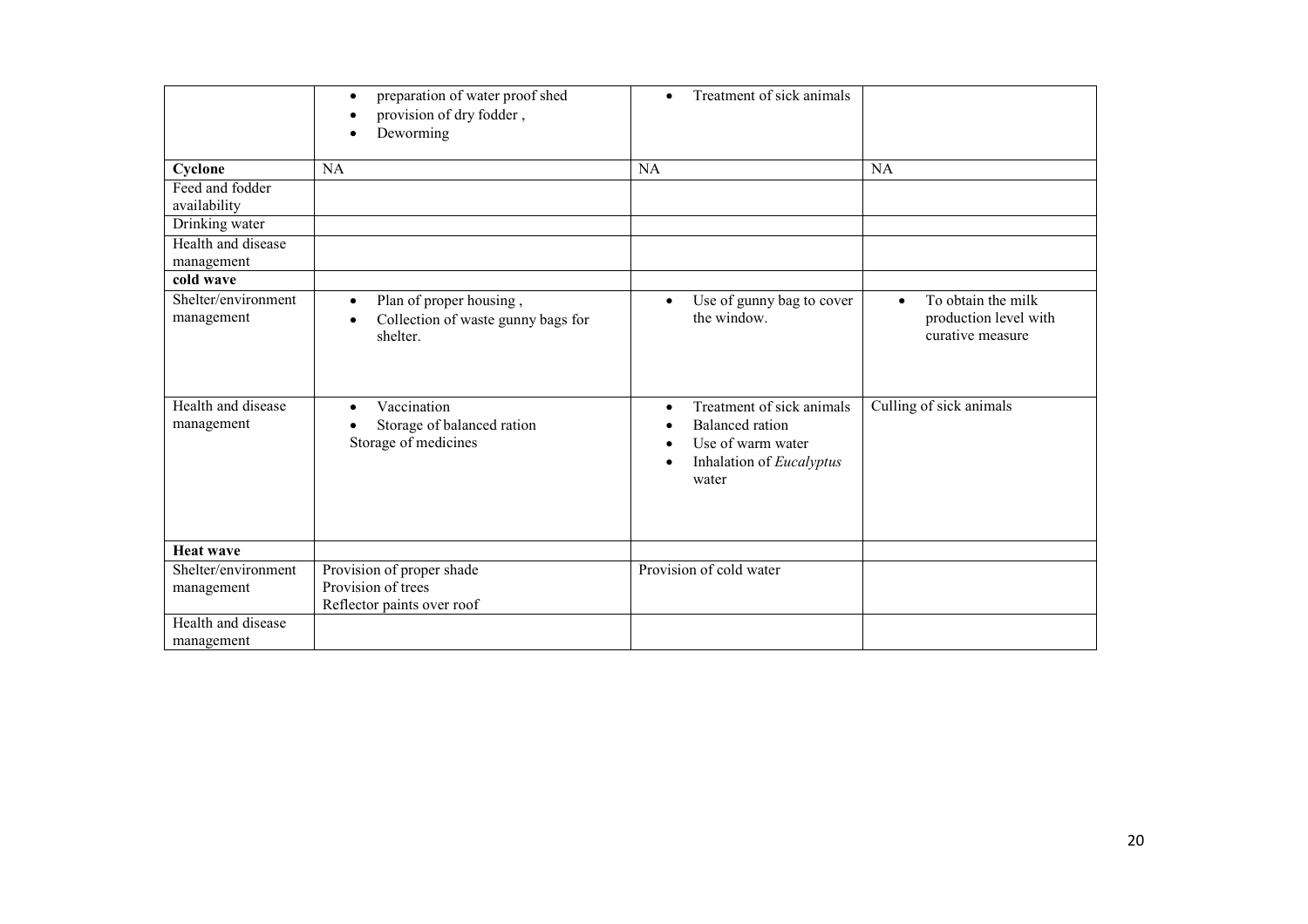|                                | <b>Suggested contingency measures</b>                                                 | <b>Convergence/linkages</b>                                                                                |                                                                    |                           |
|--------------------------------|---------------------------------------------------------------------------------------|------------------------------------------------------------------------------------------------------------|--------------------------------------------------------------------|---------------------------|
|                                |                                                                                       |                                                                                                            |                                                                    | with ongoing programs, if |
|                                |                                                                                       |                                                                                                            |                                                                    | any                       |
|                                | Before the event <sup>a</sup>                                                         | During the event                                                                                           | After the event                                                    |                           |
| <b>Drought</b>                 | Insurance of birds                                                                    |                                                                                                            | <b>Materialized the benefit</b><br>of insurance                    |                           |
| Shortage of feed ingredients   | Storage of food<br>ingredients                                                        |                                                                                                            |                                                                    |                           |
| Drinking water                 | Storage of drinking water                                                             |                                                                                                            |                                                                    |                           |
| Health and disease management  | Deworming<br>Vaccination<br>Deticking of shed<br>Provision of rapid<br>growing strain | Use of high weight<br>gain breeding stock<br>Treatment of sick<br>birds                                    | Culling of sick birds                                              |                           |
| <b>Floods</b>                  |                                                                                       |                                                                                                            |                                                                    |                           |
| Shortage of feed ingredients   | Storage of poultry feed<br>Storage of mineral<br>mixture                              | Use of stored feed<br>Offer dry feed<br>Avoid dampness in<br>feed to minimize the<br>chances of aflotoxins | Optimum feeding to<br>maintain egg production<br>and proper weight |                           |
| Drinking water                 | Storage of clean drinking<br>water                                                    |                                                                                                            |                                                                    |                           |
| Health and disease management  | Provision of Vaccination<br>Deworming                                                 | Proper Vaccination                                                                                         | Culling of sick birds                                              |                           |
| Cyclone                        |                                                                                       |                                                                                                            |                                                                    |                           |
| Shortage of feed ingredients   |                                                                                       |                                                                                                            |                                                                    |                           |
| Drinking water                 |                                                                                       |                                                                                                            |                                                                    |                           |
| Health and disease management  |                                                                                       |                                                                                                            |                                                                    |                           |
| Heat wave and cold wave        |                                                                                       |                                                                                                            |                                                                    |                           |
| Shelter/environment management | Repair of sheds<br>Use of sprinklers for<br>maintenance of<br>temperature             | Protection of birds<br>from heat                                                                           |                                                                    | Culling of sick birds     |
| Health and disease management  | Deworming<br>Vaccination                                                              | Vaccination                                                                                                |                                                                    |                           |
|                                |                                                                                       | Deworming                                                                                                  |                                                                    |                           |
|                                |                                                                                       | Deticking                                                                                                  |                                                                    |                           |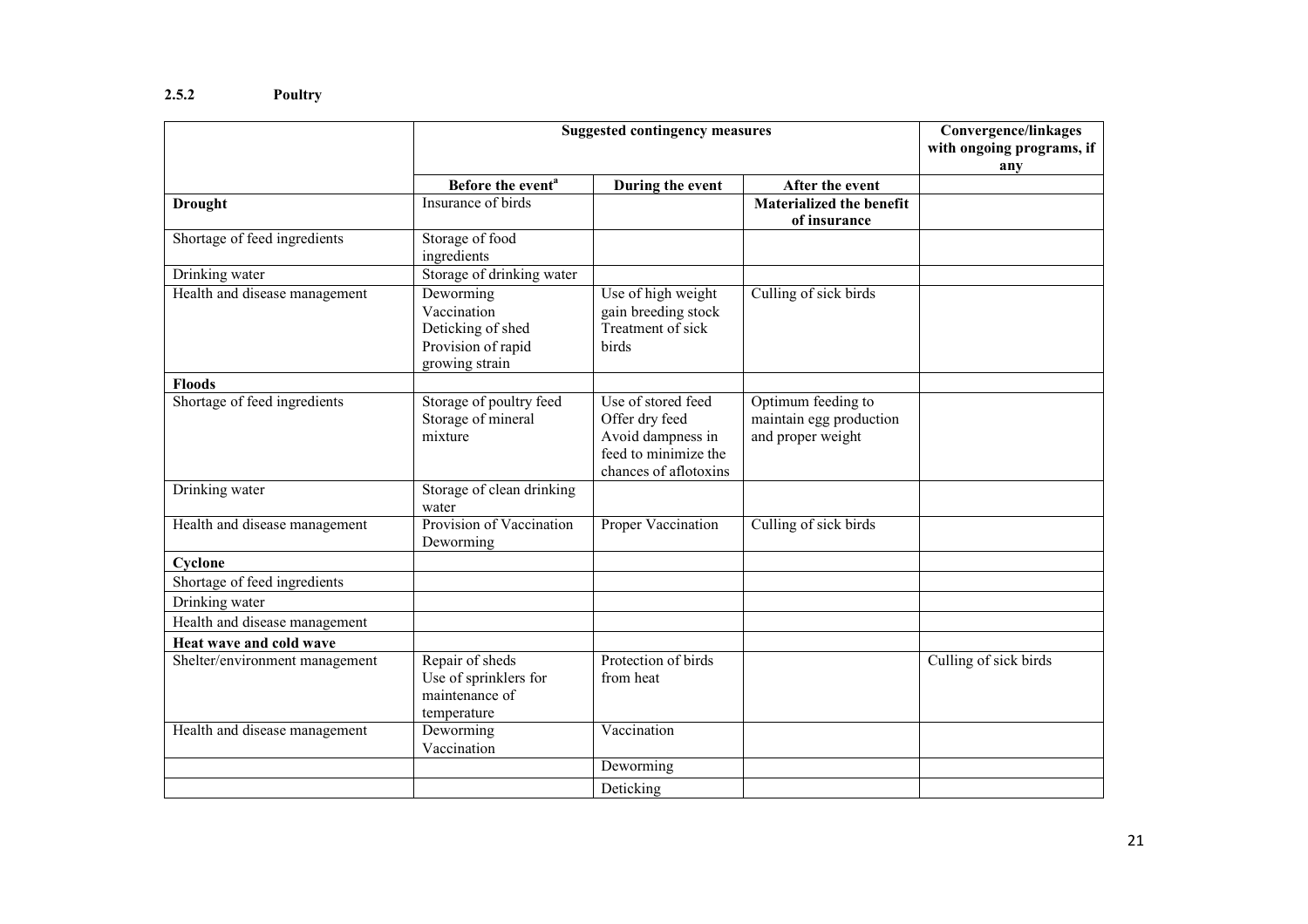# 2.5.3 Fisheries/ Aquaculture

|                                                                                                        | <b>Suggested contingency measures</b>                                                                                                                           |                                                                                                                                                                                                                           |                                                                                                                                                                          |  |
|--------------------------------------------------------------------------------------------------------|-----------------------------------------------------------------------------------------------------------------------------------------------------------------|---------------------------------------------------------------------------------------------------------------------------------------------------------------------------------------------------------------------------|--------------------------------------------------------------------------------------------------------------------------------------------------------------------------|--|
|                                                                                                        | Before the event <sup>a</sup>                                                                                                                                   | During the event                                                                                                                                                                                                          | After the event                                                                                                                                                          |  |
| 1) Drought                                                                                             |                                                                                                                                                                 |                                                                                                                                                                                                                           |                                                                                                                                                                          |  |
| A. Capture                                                                                             |                                                                                                                                                                 |                                                                                                                                                                                                                           |                                                                                                                                                                          |  |
| Marine                                                                                                 | $\blacksquare$                                                                                                                                                  | $\blacksquare$                                                                                                                                                                                                            | $\blacksquare$                                                                                                                                                           |  |
| Inland                                                                                                 |                                                                                                                                                                 |                                                                                                                                                                                                                           |                                                                                                                                                                          |  |
| (i) Shallow water depth due to<br>insufficient rains/inflow                                            | Harvesting of fish<br>$\bullet$<br>Shifting of small sized fishes<br>$\bullet$<br>to in small storage water<br>bodies such as Plastic or<br>cemented structures | Harvesting of fish<br>$\bullet$<br>Shifting of small sized<br>$\bullet$<br>fishes to in small storage<br>water bodies such as<br>Plastic or cemented<br>structures<br>Provision of net-shed over<br>$\bullet$<br>the tank | Safe disposal of first event of<br>$\bullet$<br>runoff for storage of only<br>clean water<br>Waste ware should be<br>protected by net for stay of<br>fishes in the tank. |  |
| (ii) Changes in water quality                                                                          | Apply the lime to neutralize the<br>concentrated water                                                                                                          | Apply the lime to neutralize the<br>concentrated water                                                                                                                                                                    | $\blacksquare$                                                                                                                                                           |  |
| (iii) Any other                                                                                        | $\mathbf{r}$                                                                                                                                                    | $\blacksquare$                                                                                                                                                                                                            | $\blacksquare$                                                                                                                                                           |  |
| <b>B.</b> Aquaculture                                                                                  |                                                                                                                                                                 |                                                                                                                                                                                                                           |                                                                                                                                                                          |  |
| (i) Shallow water in ponds due to<br>insufficient rains/inflow<br>(ii) Impact of salt load build up in |                                                                                                                                                                 |                                                                                                                                                                                                                           |                                                                                                                                                                          |  |
| ponds / change in water quality                                                                        |                                                                                                                                                                 |                                                                                                                                                                                                                           |                                                                                                                                                                          |  |
| (iii) Any other                                                                                        |                                                                                                                                                                 |                                                                                                                                                                                                                           |                                                                                                                                                                          |  |
| 2) Floods                                                                                              |                                                                                                                                                                 |                                                                                                                                                                                                                           |                                                                                                                                                                          |  |
| A. Capture                                                                                             |                                                                                                                                                                 |                                                                                                                                                                                                                           |                                                                                                                                                                          |  |
| Marine                                                                                                 |                                                                                                                                                                 |                                                                                                                                                                                                                           |                                                                                                                                                                          |  |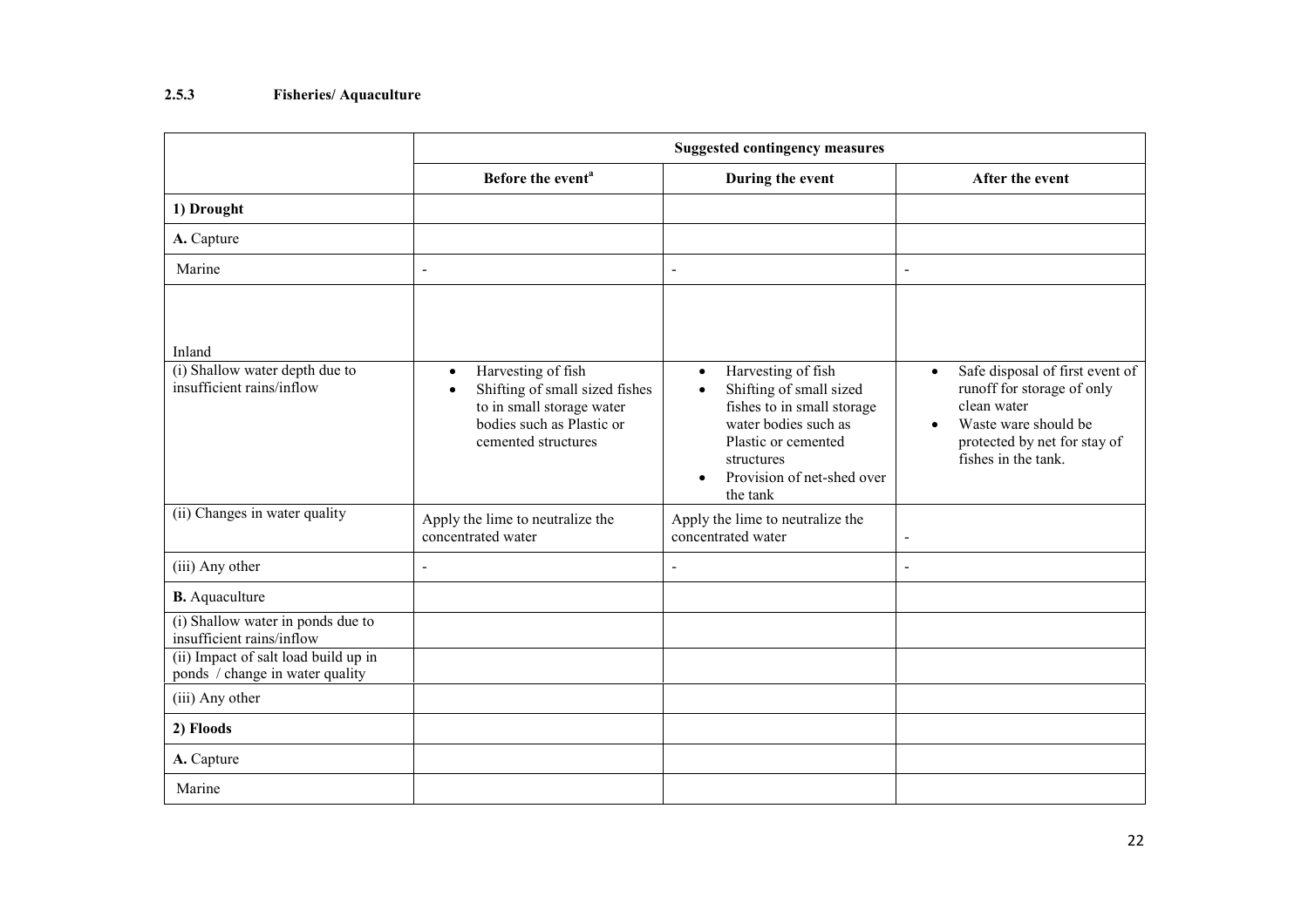| Inland                                                                            |                          |                          |  |  |
|-----------------------------------------------------------------------------------|--------------------------|--------------------------|--|--|
| (i) Average compensation paid due to<br>loss of human life                        |                          |                          |  |  |
| (ii) No. of boats / nets/damaged                                                  |                          |                          |  |  |
| (iii) No.of houses damaged                                                        |                          |                          |  |  |
| (iv) Loss of stock                                                                |                          |                          |  |  |
| (v) Changes in water quality                                                      |                          |                          |  |  |
| (vi) Health and diseases                                                          |                          |                          |  |  |
| <b>B.</b> Aquaculture                                                             |                          |                          |  |  |
| (i) Inundation with flood water                                                   |                          |                          |  |  |
| (ii) Water contamination and changes<br>in water quality                          |                          |                          |  |  |
| (iii) Health and diseases                                                         |                          |                          |  |  |
| (iv) Loss of stock and inputs (feed,<br>chemicals etc)                            |                          |                          |  |  |
| (v) Infrastructure damage (pumps,<br>aerators, huts etc)                          |                          |                          |  |  |
| (vi) Any other                                                                    |                          |                          |  |  |
| 3. Cyclone / Tsunami: No any possibilities of event in the district               |                          |                          |  |  |
| A. Capture<br>$\blacksquare$                                                      | $\blacksquare$           | $\overline{\phantom{a}}$ |  |  |
| Marine<br>$\blacksquare$                                                          | $\blacksquare$           | $\blacksquare$           |  |  |
| (i) Average compensation paid due to<br>$\blacksquare$<br>loss of fishermen lives | $\blacksquare$           | $\overline{\phantom{a}}$ |  |  |
| $\blacksquare$<br>(ii) Avg. no. of boats / nets/damaged                           | $\blacksquare$           | $\blacksquare$           |  |  |
| (iii) Avg. no. of houses damaged<br>$\blacksquare$                                | $\overline{\phantom{a}}$ | $\blacksquare$           |  |  |
| Inland<br>$\blacksquare$                                                          | $\blacksquare$           |                          |  |  |